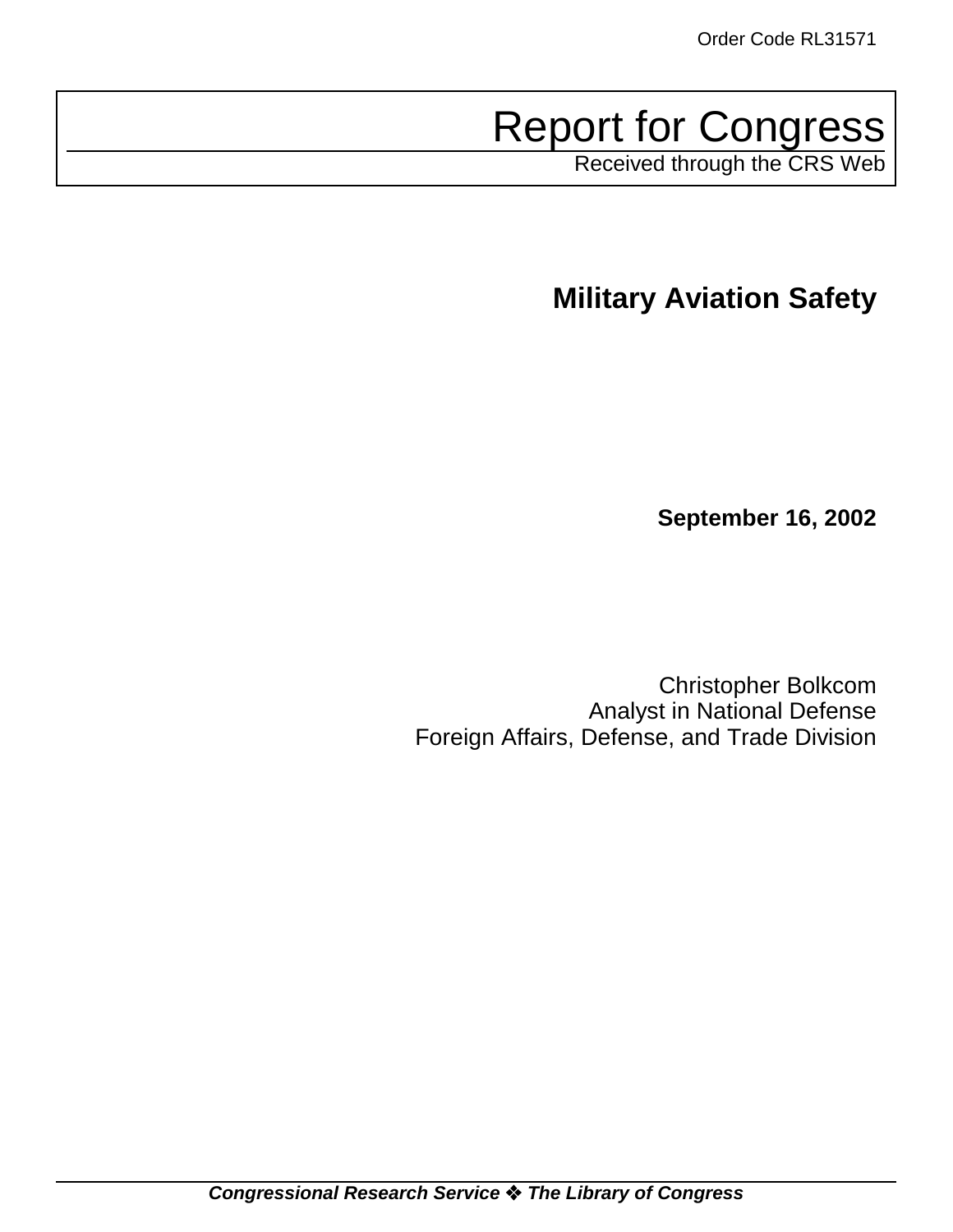### Military Aviation Safety

### **Summary**

Military aviation safety is a concern to policy makers in both the Department of Defense (DoD) and Congress. DoD is concerned about improving safety because aviation accidents erode DoD's war fighting capabilities in many tangible and intangible ways.

DoD aviation accidents are classified by the severity of injury or property damage. Class A accidents are the most severe events and the rate at which these accidents occur is the most frequently used yardstick for measuring aviation safety.

The Office of the Secretary of Defense, and the military Services (including the Coast Guard) have different roles and responsibilities in military aviation safety promotion and mishap investigations. Generally speaking, the Services have the most active and involved role in promoting aviation safety. The Services conduct two types of mishap investigations, generally referred to as safety investigations and legal investigations. In the commercial and civil sector, the National Transportation Safety Board (NTSB) conducts a single investigation.

The status of military aviation safety depends heavily on one's viewpoint. There is no consensus on how well the Services are doing in promoting and improving aviation safety. Some believe that the current mishap rate is acceptable. Others believe that it is unacceptable and can be improved. Others believe that DoD should strive for, and achieve, a "zero mishap rate."

Over the past 50 years, data show that the total annual number of accidents and the rate at which they occur have significantly decreased. However, this improvement appears to have stagnated over the past 10 years. Comparisons of safety between the military and the civilian world, between the U.S. military and foreign militaries, between the different military Services, and between different aircraft types may offer some perspective on the state of aviation safety in the U.S. military.

While it is easy to see the negative effects of aviation accidents, determining and mitigating accident causes are often more difficult. Many factors can contribute to a single accident. Frequently, "conventional wisdom" does not apply when identifying the leading causes of aviation mishaps. Aircraft age and increased operations tempo (OPTEMPO) are frequently claimed to cause accidents. However, the relationship between these factors and mishaps is unclear. It does appear clear, however, that human error is a leading cause of mishaps.

Those who wish to promote safety and to improve upon today's military aviation safety record may consider a variety of approaches. Focusing senior leaders in DoD on the problem may help. "Fencing off" money in DoD's budget specifically for safety is another cited approach. Tying aircraft procurement funding to a desired or acceptable Class A mishap rate may be considered, as may more aggressive fielding of numerous flight safety technologies.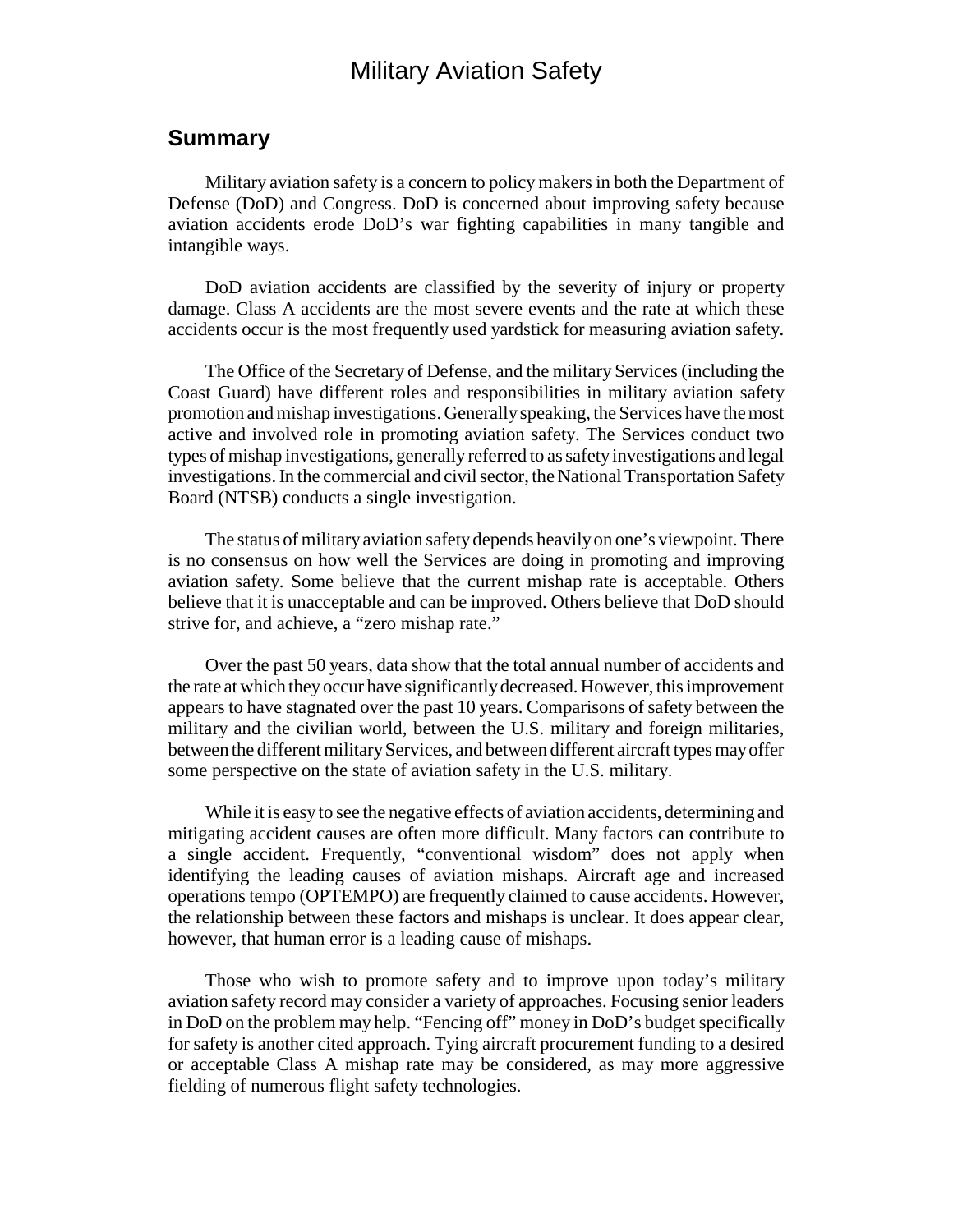### **Contents**

| Appendix I: DoD Safety Information                                |
|-------------------------------------------------------------------|
|                                                                   |
|                                                                   |
|                                                                   |
| Appendix III: Commercial Aviation Safety Team Recommendations  24 |

# **List of Figures**

### **List of Tables**

| Table 3: Comparison of USAF Class A Mishap Rates by Aircraft Type  11 |  |
|-----------------------------------------------------------------------|--|
| Table 4: USN/USMC Class A Mishap Causal Factors (FY97-01)  15         |  |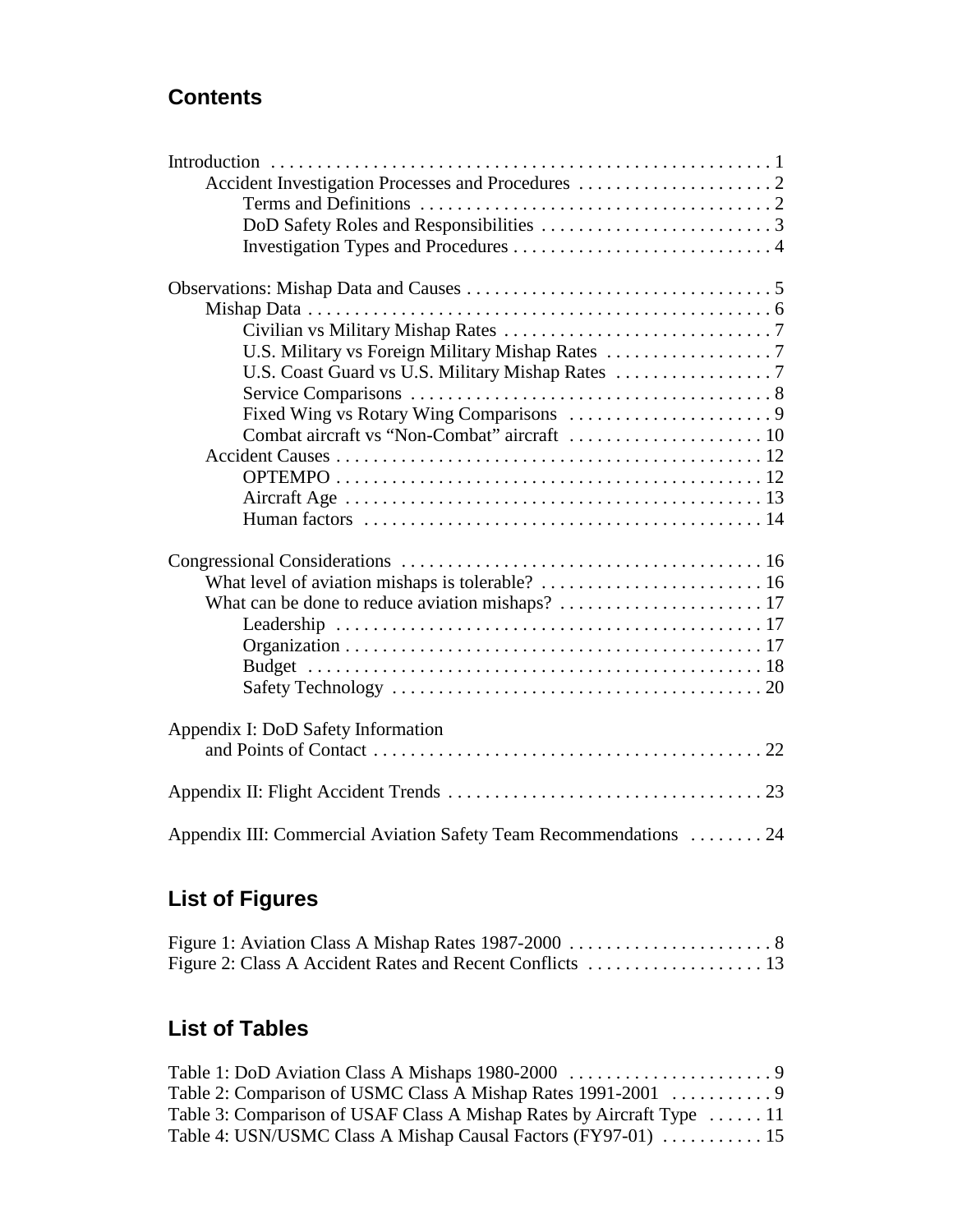# Military Aviation Safety

### **Introduction**

Military aviation safety is a concern to policy makers in both the Department of Defense (DoD) and Congress. DoD is concerned about improving safety because aviation accidents erode DoD's war fighting capabilities in many tangible and intangible ways. Accidents degrade operational readiness. They reduce the number of aircraft readily available, both because of damage and aircraft destruction, and also because aircraft are often grounded while accidents are investigated. Accidents consume financial resources. Damaged aircraft must be repaired, and destroyed aircraft replaced. Accident investigators must be trained, and investigations funded. Accidents are hard on personnel. They hurt morale, and cost lives. According to DoD records, 2,863 people died in military aviation accidents between 1980 and  $2000.<sup>1</sup>$ 

While it is easy to understand the negative effects of aviation accidents, determining and mitigating accident causes are often more difficult. Many factors can contribute to accidents. Aircraft age, pilot training, weather or other environmental conditions, human error, mechanical failure, and new aircraft designs are just some of the factors that may contribute to aviation accidents. Often, more than one factor can contribute to an accident.

Congress has consistently expressed concern for military aviation safety. For instance, at the request of House Armed Services Committee (HASC), the General Accounting Office (GAO) conducted a review of military aircraft accidents. (GAO/NSIAD-96-69BR, *Military Aircraft Safety: Significant Improvements Since 1975*.) The HASC directed GAO to update this study in 1998 (GAO/NSIAD-98- 95BR, *Military Aircraft Safety: Serious Accidents Remain at Historically Low Levels.*).

Congress has also tasked DoD to conduct high level studies on military aviation safety and recommend specific actions on ways to reduce accidents. P.L. 104-201 (Sec. 1033) for example, expressed Congress's belief that DoD should develop and manage a joint service effort to address flight safety, and called for the Secretary of Defense to study the feasibility of such a program. Congress also directed DoD to develop "new approaches to reduce the incidence of recurring safety problems, such as human error." P.L. 105-85, (Sec. 1046) directed DoD to conduct a similar study, this time on the advisability of revamping DoD's accident investigation processes to more closely parallel those of the National Transportation Safety Board.

<sup>&</sup>lt;sup>1</sup>Data provided by Service Safety Centers (See Appendix 1): 1,152 fatalities for the USAF, 665 for USN, 552 USA, and 494 USMC.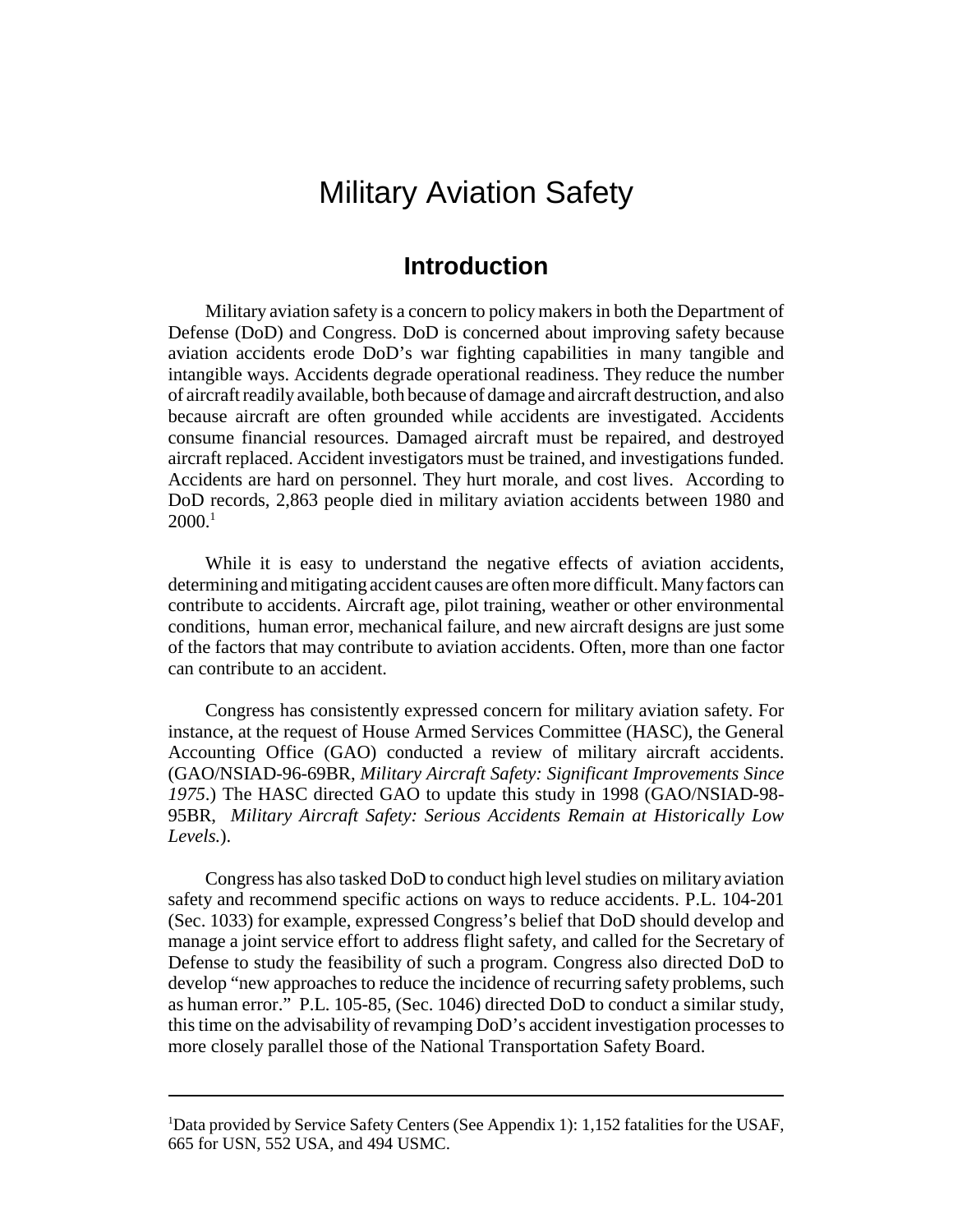#### **Accident Investigation Processes and Procedures**

**Terms and Definitions.** An accident (in aviation circles, frequently and synonymously called a mishap) is an unplanned event or series of events that result in damage to DoD property, and result in occupational illness to DoD military or civilian personnel, injury to DoD military personnel both on-or off-duty, injury to onduty DoD civilians, damage to public or private property or injury/illness caused by DoD operations. Battle damage is not an accident. Intentional vandalism or destruction of property is not an accident. Neither purposeful assault on personnel nor suicide are considered accidents.

DoD divides aircraft accidents into three categories; flight accidents, flightrelated accidents, and ground operations accidents.2 An **Aircraft Flight Accident** is an accident in which there is intent for flight, and damage to the aircraft occurs. Explosives, chemical agents, or missile events that cause damage to an aircraft with intent for flight are categorized as flight accidents. An **Aircraft Flight-Related Accident** is an accident in which there is intent for flight and no reportable damage to the aircraft itself, but the accident involves fatality, reportable injury, or reportable property damage. An **Aircraft Ground Operations Accident** (Non-Flight Rate Producing) is an accident in which there is not intent for flight and which results in damage to an aircraft, death or injury. This applies to aircraft both on land and onboard ships. Damage to an aircraft when it is being handled as a commodity or cargo, is not reportable as an aircraft accident.

The Department of Defense keeps track of aviation flight mishaps by flying hour. Aircraft flight accident rates, for example, are expressed in terms of how many occur for every 100,000 flying hours. As a point of illustration, in FY2001, the Army experienced 24 Class A flight mishaps while flying 2,067,104 hours. This equates to a mishap rate of 1.16.

DoD aviation accidents are classified by the severity of injury or property damage. Property damage severity is calculated as the sum of the costs associated with DoD and non-DoD property damaged in the accident. If injury results, a mishap is reported even if the costs are less than the minimum dollar criteria.

**Class A** accidents are the most severe events. A mishap is categorized as Class A if, the total cost of damages to Government and other property is \$1 million or more, a DoD aircraft is destroyed, or an injury and/or occupational illness results in a fatality or permanent total disability. **Class B** accidents are those in which the resulting total damage cost is between \$200,000 and \$999,999. An injury and/or occupational illness results in permanent partial disability, or when three or more personnel are hospitalized for in patient care as a result of a single accident. **Class C** accidents are those in which the resulting total damage cost is between \$20,000 and \$199,000, a nonfatal injury causes any loss of time from work beyond the day or shift

<sup>2</sup> In addition to aircraft accidents, DoD also tracks explosives and chemical agents, motor vehicles, ground and industrial, off-duty military, unmanned aerial vehicles, guided missiles, maritime, nuclear, and space accidents.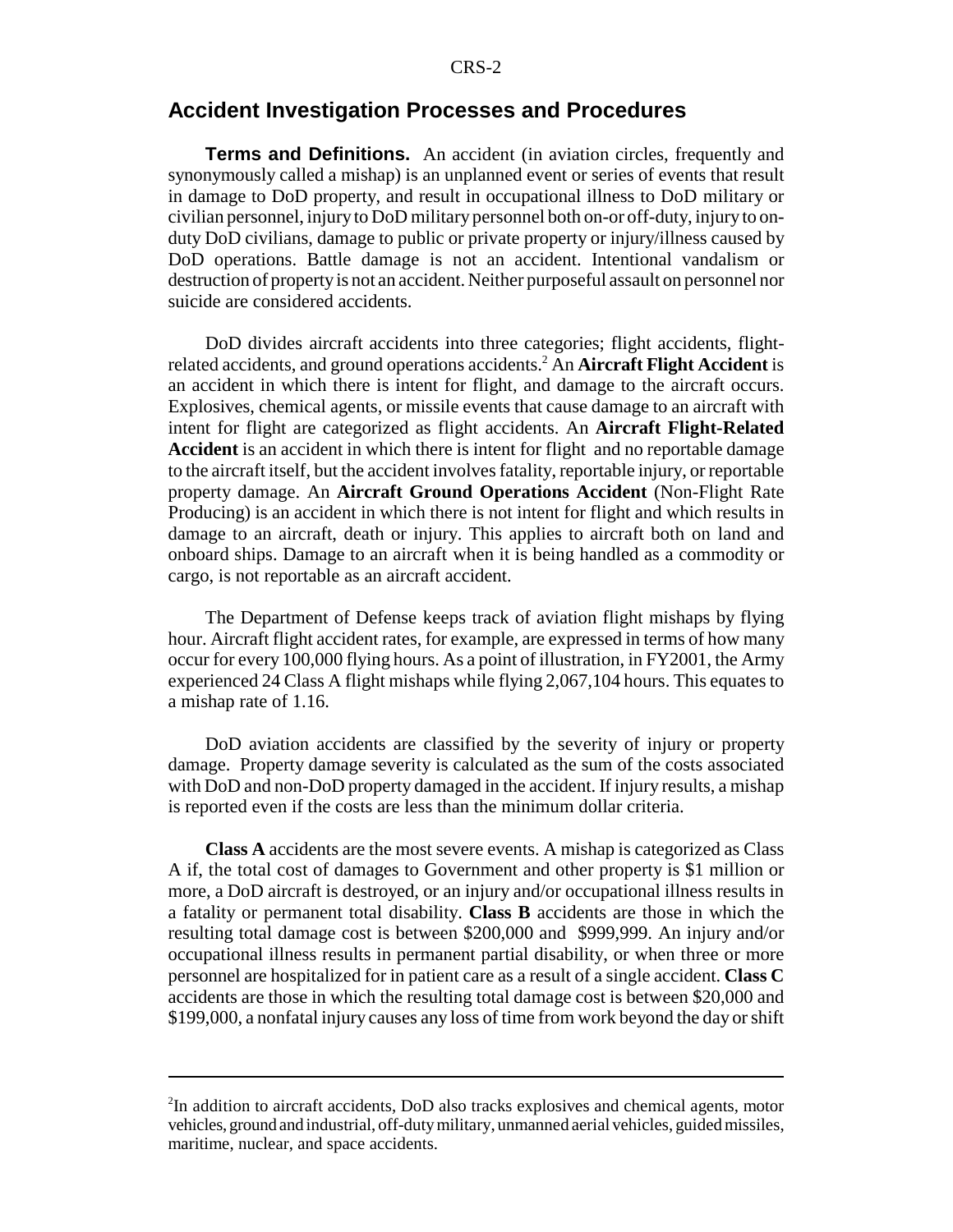on which it occurred, or a nonfatal occupational illness or disability causes loss of time from work or disability at any time.

The Services have adopted these accident categories, classification criteria, reporting formats, and procedures mandated by the Office of the Secretary of Defense. This does not, however, prevent the Services from collecting, classifying, and maintaining additional data for their individual accident prevention needs. The Army, for example, also tracks accidents that they categorize as D, E, and F in terms of severity.

**DoD Safety Roles and Responsibilities.** The Office of the Secretary of Defense, and the military Services (including the Coast Guard) have roles and responsibilities in military aviation safety promotion and mishap investigations. The Deputy Undersecretary of Defense for Installations and Environment (DUSD IE) is the lead OSD office for accident reporting and safety promotion. This office sets policy guidance on safety promotion and mishap investigations and provides oversight. It collects and analyzes accident data provided by the military Services, updates "measures of merit" for assessing safety promotion, and mishaps, distributes analysis and communicates the status of accident prevention efforts.

OSD and the Joint Staff do not generally have the expertise to participate in or conduct safety investigations, so the Services have lead responsibility for establishing procedures and implementing safety promotion initiatives and mishap investigations.3 Specifically, the Services collect, maintain, analyze, and report accident property and injury data. If the mishap cause is identified, the Services are responsible for ensuring that effective corrective action is taken.

Each of the Services operates a Safety Center that is intended to be the locus of safety promotion and mishap investigation efforts.<sup>4</sup> General Officers independently review every safety investigation report of a serious aviation accident. This occurs both through the chain of command and through the independent efforts of the Service Safety Centers. The General Officers that command the Safety Centers also serve as the Service Safety Chiefs, answerable directly to the Service Chiefs of Staff.

DoD policy provides the Services with guidance, but also discretion and flexibility, in the execution of their responsibilities. For example, DoD Instruction 6055.7. "Accident Investigation, Reporting and Record Keeping" directs the Services to establish procedures to use a disinterested third party to investigate Class A accidents whenever possible and produce investigation reports. Yet, OSD does not prescribe what "disinterested third party" means. Therefore, the Navy, for example, determines whether mishap investigators come from the fleet, or from the Navy Safety Center. If investigators come from the fleet, the Navy determines whether disinterested third parties can be found in the same squadron experiencing the mishap, or whether impartiality can be only found elsewhere in the air wing, or outside the air wing. The same is true for the Air Force and the Army.

<sup>&</sup>lt;sup>3</sup>Mishap Investigation, Reporting, and Record Keeping. Curtis Bowling, Assistant Deputy Under Secretary of Defense (Safety & Occupational Health). February 28, 2002.

<sup>4</sup> See Appendix I for Safety Center contact information.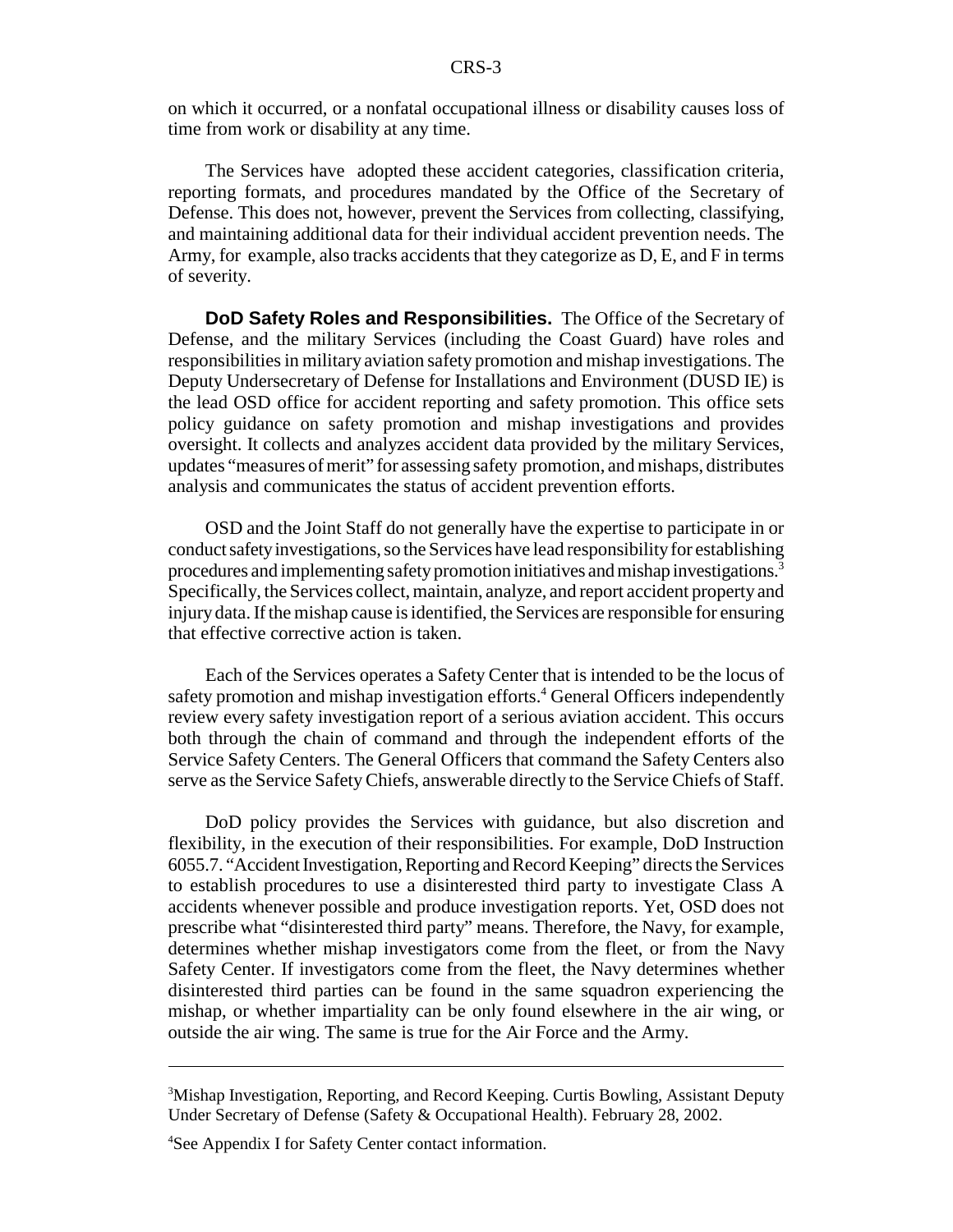OSD also gives the Services the freedom of issuing policies and guidance for when investigation boards are to be used for safety and legal investigations. The Services develop qualification criteria for accident investigators based on the complexity or severity of the accidents involved, and establish procedures to screen every fatality and determine whether or not it was accidental. The Services do not coordinate these policies and procedures among themselves, but tailor them to best satisfy their unique environments, cultures, and needs.

**Investigation Types and Procedures.** The Services conduct two types of mishap investigations generally referred to as safety investigations, and legal investigations. This contrasts to the process for investigating commercial and civil aviation accidents. In the commercial and civil sector, the National Transportation Safety Board (NTSB) leads a single investigation.

The purpose of **safety investigations** is to prevent future accidents. The Services are required by OSD to conduct a safety investigation for all Class A mishaps, and some Class B mishaps. Safety investigators collect and analyze information to determine the causes of the accident and make recommendations for corrective action. An important characteristic of safety investigations is that personnel interviewed by investigators can be granted confidentiality and immunity from punitive action. Information provided under this grant of immunity is called "privileged information."

The rationale behind conducting safety investigations and for allowing personnel to give privileged information is that, unlike commercial or civil contexts, national security demands that, to the extent possible, aircraft fleets not be grounded for indefinite periods of time. Granting immunity from prosecution and punitive action encourages personnel to provide frank and accurate information about aircraft mishaps and their causes. DoD officials believe that this, in turn, leads to the expeditious completion of mishap investigations and a quick determination of whether fleet-wide actions need to be taken. In addition to privileged information, safety investigations may also contain information that can be released to legal investigators or the general public.

There are many similarities in how Services conduct safety investigations. All four Services include medical experts, maintenance experts, and pilots or operations experts. All four Services also include representatives from their respective safety center. These representatives may be civilians with special safety expertise. There are also differences in how the Services conduct safety investigations. For example, Army safety investigations are led by representatives from the Army Safety Center. The Air Force and Navy investigations are led by officers from outside their safety centers. Also, the senior officer of an Air Force Investigation Board must hold the rank of Colonel (O-6), and be a rated aviator. The senior member of the Navy's Aircraft Mishap board, can be a Commander (O-5).

The purpose of **legal investigations** is to inquire into all the facts and circumstances surrounding accidents as well as to obtain and preserve all available evidence for use in litigation, claims, disciplinary action, or adverse administrative actions. Legal investigations are required for Class A mishaps and all suspected cases of "friendly fire." Although non-privileged safety information acquired by a safety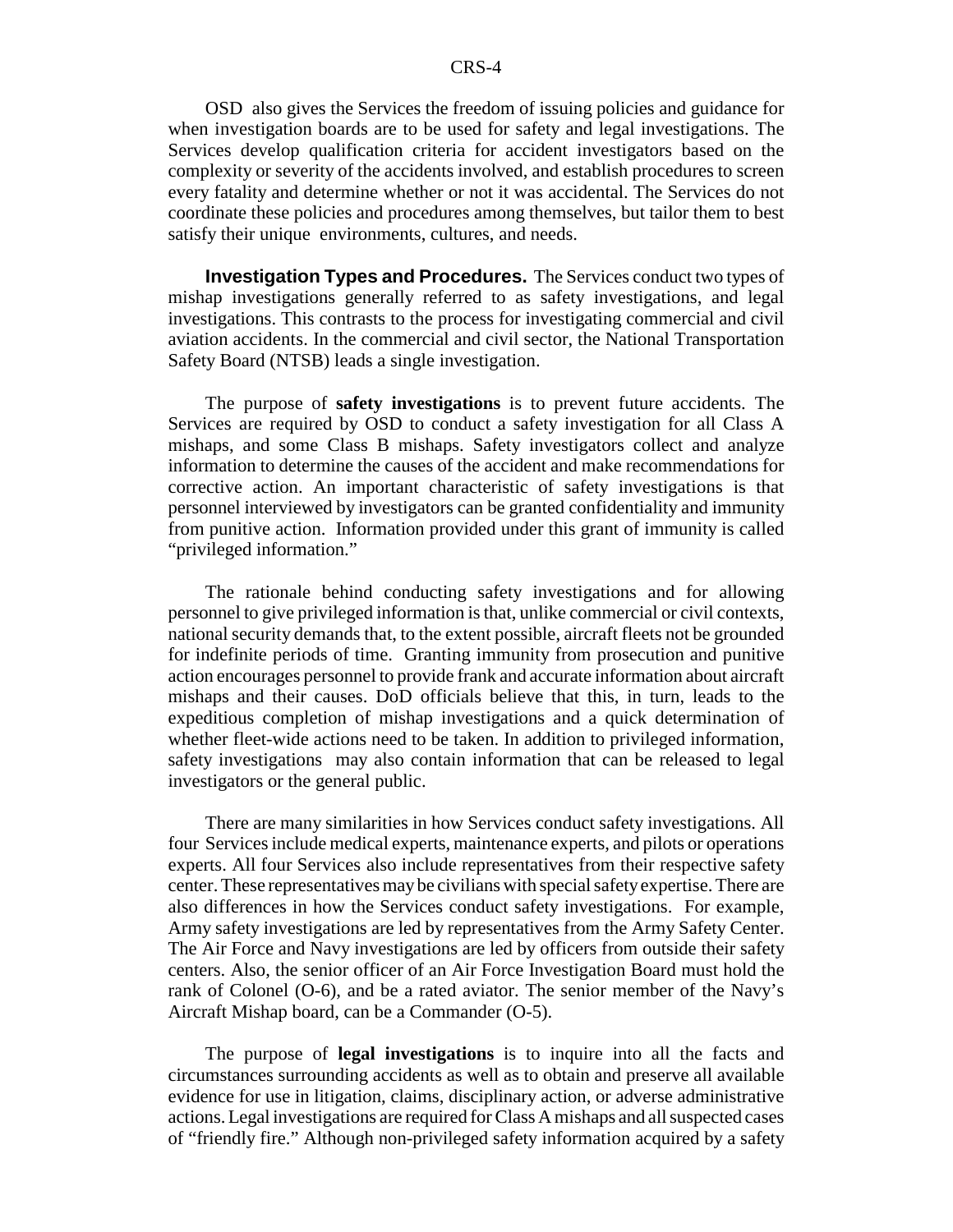investigator may be made available to the legal investigation, the legal investigation is otherwise conducted independently from the safety investigation, and under procedures prescribed by the Service's Judge Advocates General (JAGs). Personnel assigned to conduct safety investigations will not conduct legal investigations of the same accident. Personnel currently assigned to full-time safety positions will not be appointed as a member of a legal investigation board. Legal investigation boards can be composed of both military and civilian personnel.

OSD also sets guidelines for how legal investigations are staffed. To ensure an objective and effective investigation, OSD instructs the Services to ensure that a majority of investigators are selected from units outside the mishap unit, or a unit not subordinate to the mishap unit. Also, at least one member of the board must be a member of the Armed Forces or an officer or employee of the Department of Defense with specialized knowledge and expertise pertaining to aircraft accident investigations. These guidelines can be waived, however, if the Services deem they are not practicable (either due to a remote accident location, a lack of available people, or a need to expeditiously begin the investigation).

### **Observations: Mishap Data and Causes**

Assessing accident data over time can be useful when trying to make observations on whether safety is improving, worsening, or holding steady. Making observations on aviation safety trends depends on perspective. Making observations is complicated by wide variations in accident rates over time, and by the fact that the military Services do not record accident data in a coordinated and uniform manner.

From one perspective, it can appear that military aviation accidents are becoming less frequent, suggesting that military aviation is becoming safer. Over the last 50 years, for example, the frequency of DoD aviation accidents has dropped markedly. (See Appendix II). In 1955, for example, DoD suffered over 2,200 Class A aviation mishaps. By 1999, this number had dropped to 70. Perhaps more significantly, the annual number of mishaps per 100,000 flight hours has similarly dropped over this time period.<sup>5</sup> In 1975, the Class A Mishap Rate was over 4 per 100,000 flight hours. In 1993 that rate had been cut in half.<sup>6</sup> In 1954, the Navy lost 776 aircraft to mishaps. By 2001, the number had dropped to 15 aircraft.<sup>7</sup> During this time period, DoD has implemented a variety of measures that it says have contributed to lowering mishap rates. The Navy, for example, began fielding aircraft carriers with angled decks. All the Services initiated safety programs, and opened safety centers during this time period.

<sup>&</sup>lt;sup>5</sup>In 1954, DoD operated many more aircraft than it does today. Therefore, comparing 2,200 mishaps in 1955 to 70 in 1999 is not an "apples-to-apples" comparison. Dividing the number of mishaps by 100,000 flight hours makes the comparison of two different sized forces valid. The dotted lines on the charts in Appendix II indicate this "mishap rate" over time.

<sup>6</sup> See Appendix II.

<sup>&</sup>lt;sup>7</sup>Captain Kurt Garbow. Deputy Special Assistant for Safety Matters. OPNAV N09FB. "Naval Aviation Safety Briefing." February 28, 2002.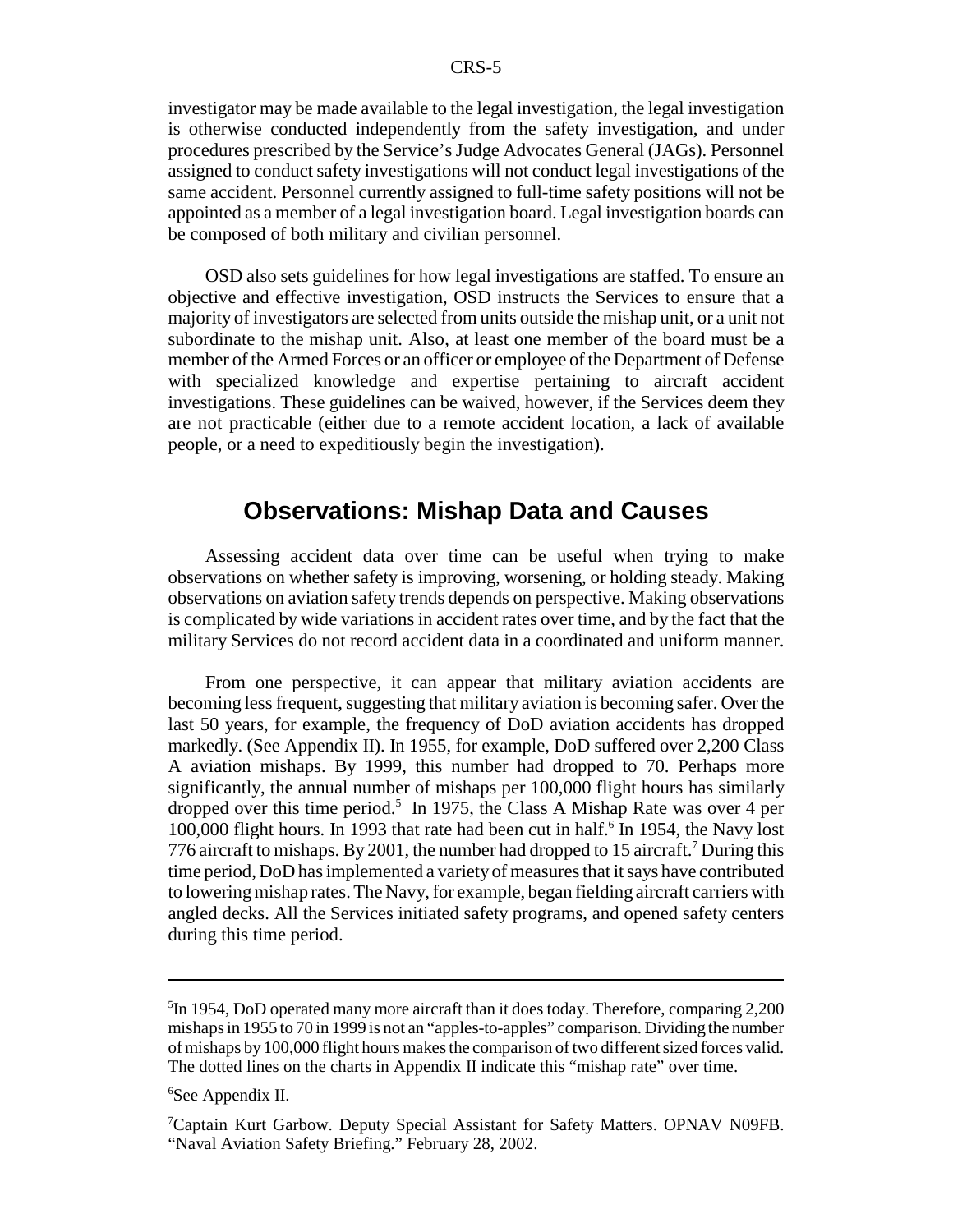From another perspective, however, it appears that while accidents may be less frequent than in the past, recent improvements in aviation safety may have slowed, and the frequency of accidents has not appreciably declined lately. The Defense Science Board noted that "the previously declining DoD accident rate (1950 to 1994) has now reached a plateau."<sup>8</sup> A review of DoD mishaps indicates that between 1995 and 2002, aviation mishap rates have remained relatively constant, at or near 1.5 per 100,000 flight hours.

In any given time span, the number of accidents can vary considerably, suggesting that improvements in safety may not be inevitable nor permanent. The time period 1997 to 2002 is a good example of the apparent variability in aviation accidents. On September 17, 1997, Secretary of Defense William Perry directed that all four military Services conduct a mandatory 24 hour cessation of aviation training missions. Concerned about a large number of aircraft mishaps, Perry urged commanders to "thoroughly examine our training missions, ensuring that our crews are appropriately tasked and that missions are conducted as safely as possible."<sup>9</sup> Just three years later, in FY2000, DoD reported that it experienced its safest aviation year up to that time, with only 1.23 accidents per  $100,000$  flight hours.<sup>10</sup> By February 2002, however, safety (in the Air Force) had again become cause for concern. Because "The Air Force has had twice as many aircraft crashes this year as it had at the same time in 2000 and 2001," Air Force Chief of Staff Gen. John Jumper took the unusual step of ordering every unit worldwide to stop operations for a day to focus on safety. <sup>11</sup> Through August 15, 2002, the Air Force had experienced a Class A mishap rate of 1.76. If that figure holds through the end of the fiscal 2002, it will be the highest Class A mishap rate since  $1986$ <sup>12</sup>

### **Mishap Data**

Assessing mishap data may provide some tentative observations regarding military aviation safety. While the Services keep large amounts of data and statistics, they do not record data in a uniform manner. This lack of uniformity, coupled with the wide variability in accidents over time, makes comparisons between the Services and different platforms difficult. In the civil sector, the National Transportation Safety Board (NTSB) also keeps accident statistics, but definitions and classifications are different from DoD definitions and classifications. Conclusions should be made cautiously.

<sup>&</sup>lt;sup>8</sup>Report of the Defense Science Board Task Force on Aviation Safety. February 1997. Office of the Undersecretary of Defense for Acquisition and Technology. Washington, D.C. February 27, 1997.

<sup>&</sup>lt;sup>9</sup>Memorandum for Secretary of the Army, Secretary of the Navy, Secretary of the Air Force. September 17, 1997. The Secretary of Defense. Washington, D.C.

<sup>10&</sup>quot;Citing Mishap Rates, DoD Calls FY-00 the Safest Aviation Year Ever." *Inside the Air Force.* October 6, 2000.

<sup>11</sup> John Diedrich. "Air Force Ordered to Think Safety." *Colorado Springs Gazette.* February 8, 2002.

<sup>12</sup> Bruce Rolfsen. "22 Flight Deaths, and a Search for Answers." *Air Force Times.* August 26, 2002. p.10.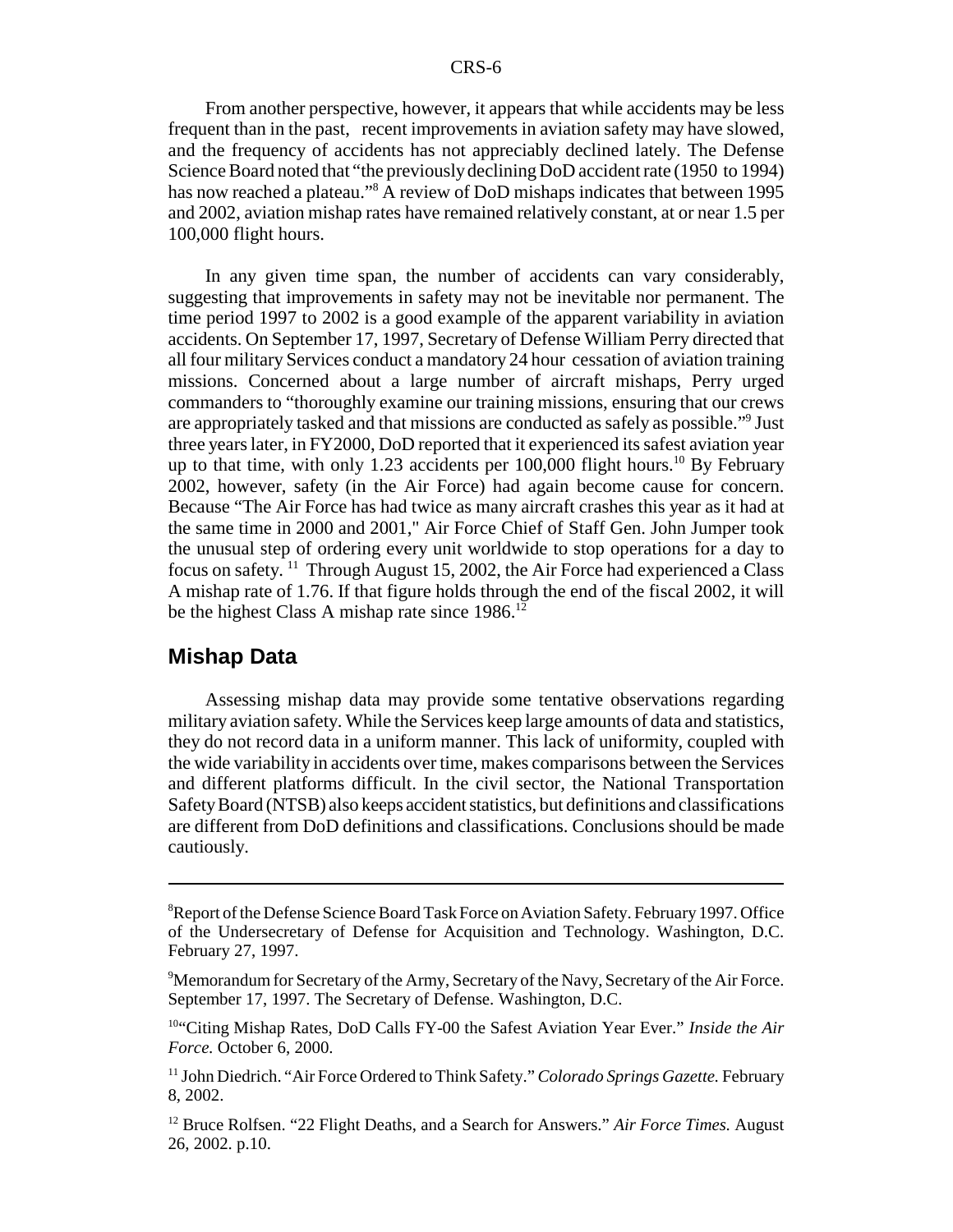**Civilian vs Military Mishap Rates.** National Transportation Safety Board (NTSB) statistics are available for U.S. commercial air carriers from 1982 to 2001. A review of these statistics indicates that major accidents<sup>13</sup> occurred during this time period .033 times per 100,000 flight hours.<sup>14</sup> As the following table shows, Class A mishaps in the military during a similar time period (1980-2000) occurred 81 times more frequently per 100,000 flight hours than major accidents occurred per 100,000 commercial flight hours.15 Major accidents in general civil aviation are more prevalent than commercial accidents, and appear closer to DoD's experience. For example, from 1996 to 2001, civil training aircraft reportedly suffered 4.2 major accidents per 100,000 flight hours, and 4-seat, fixed landing gear aircraft suffered 3.9 major accidents per 100,000 flight hours.<sup>16</sup>

**U.S. Military vs Foreign Military Mishap Rates.** It would likely be useful to compare safety and mishap rates between the U.S. experience and that of foreign air forces. Unfortunately such comparisons are difficult to make. Foreign governments do not always make safety and mishap information publicly available. When they do, it often is not reported in ways that foster comparison. For example, often, a total number of mishaps is provided, but not flight hours. Or, mishaps are reported, but severity classifications are not included, or not comparable to U.S. mishap classifications (i.e. Class A, Class B). The most valid safety comparisons that can be made with U.S. air forces are likely with the air forces of other industrialized countries (e.g. NATO countries, Israel, Australia, Canada). These countries tend to fly the same aircraft as the United States, and they have the resources to train personnel and maintain equipment at comparable levels. It is generally believed that U.S. mishap rates are superior to those found in less industrialized countries, and at least comparable to those of industrialized countries.<sup>17</sup>

**U.S. Coast Guard vs U.S. Military Mishap Rates.** Comparing DoD's safety record to Coast Guard's may in many ways be more helpful than comparisons to the civil and commercial world. The Coast Guard flies many of the same aircraft as DoD (e.g. C-130 fixed wing aircraft and H-60 helicopters) and under conditions that may be closer to military conditions than commercial aircraft experience. Also, because the Coast Guard trains with and is closely associated with the military, the Coast Guard may share some of the Services' aviation culture and operating procedures. As the figure below indicates, the Coast Guard safety record compares favorably with DoD's from 1987 to 2001. The Coast Guard's Class A mishap rate averages 1.15/100,000 hours, and for 11 of 15 years its annual Class A mishap rate was lower or as low as the best Service mishap rate.

 $13A$  civil "major accident" is most analogous to a military Class A mishap. An accident is considered "major" by the NTSB when an aircraft is destroyed, or there were multiple fatalities, or there was one fatality and an aircraft was substantially damaged.

<sup>14[</sup>http://www.ntsb.gov/aviation/Table2.htm]

<sup>&</sup>lt;sup>15</sup> The DoD average mishap rate from 1980-2000 is 2.68/100,000 flight hours. 2.68/033 = 81.2.

<sup>16</sup>Ken Ibold. "Is Flying Safe?" *Aviation Safety.* March 2002. p.2.

<sup>&</sup>lt;sup>17</sup>Author's survey of Air Force and Navy pilots and safety center personnel. April 2002 to August 2002.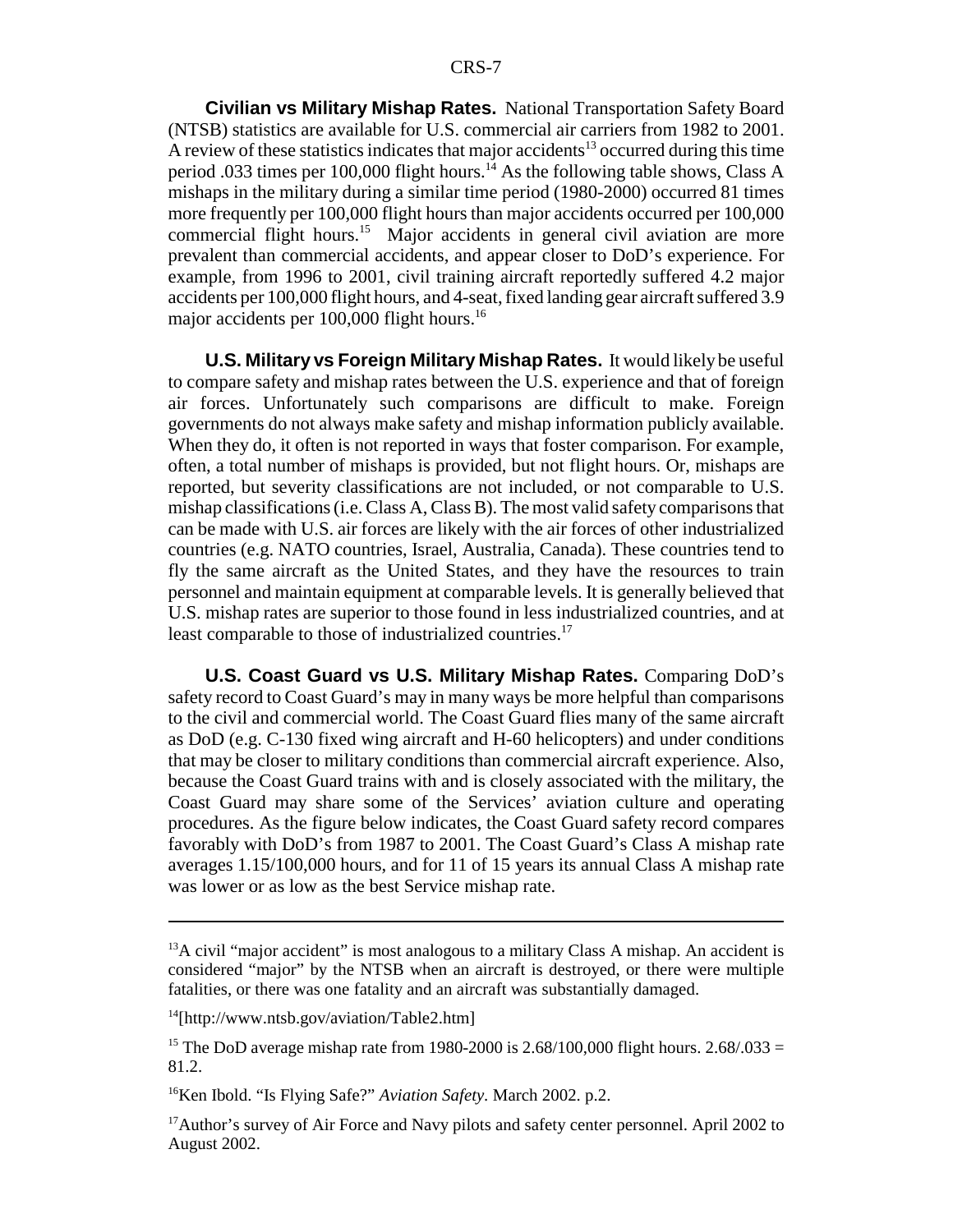CRS-8



#### **Figure 1**: Aviation Class A Mishap Rates

**Service Comparisons.** Between 1980 and 2000<sup>18</sup>, the Air Force experienced the greatest number of Class A mishaps. Due to its very large number of flying hours (between 2 and 3.5 million hours annually) these mishaps translated into the lowest Class A mishap rate among the Services, with 1.6 per 100,000 flying hours. The Marine Corps experienced the fewest number of mishaps, but because it flies comparatively less, (between 260,000 and 460,000 hours annually) it showed the highest Class A mishap rate, with 4.55 per 100,000 flight hours, almost three times the Air Force rate. Also of interest is the total number of fatalities suffered in aviation accidents during this time period. The Air Force had the greatest number of fatalities during this time period, but the Marine Corps had the greatest number of fatalities per mishap, with at rate of 1.31 fatalities per event. The Navy experienced the lowest fatality rate with .8 per mishap.

<sup>&</sup>lt;sup>18</sup>The years 1980-2000 were used because data are available for all Services and many different aircraft, the time span reduces the effects of a single bad event or year, the time span allows for aircraft maturation; it is a contemporary time period, and should reflect recent attempts to improve safety.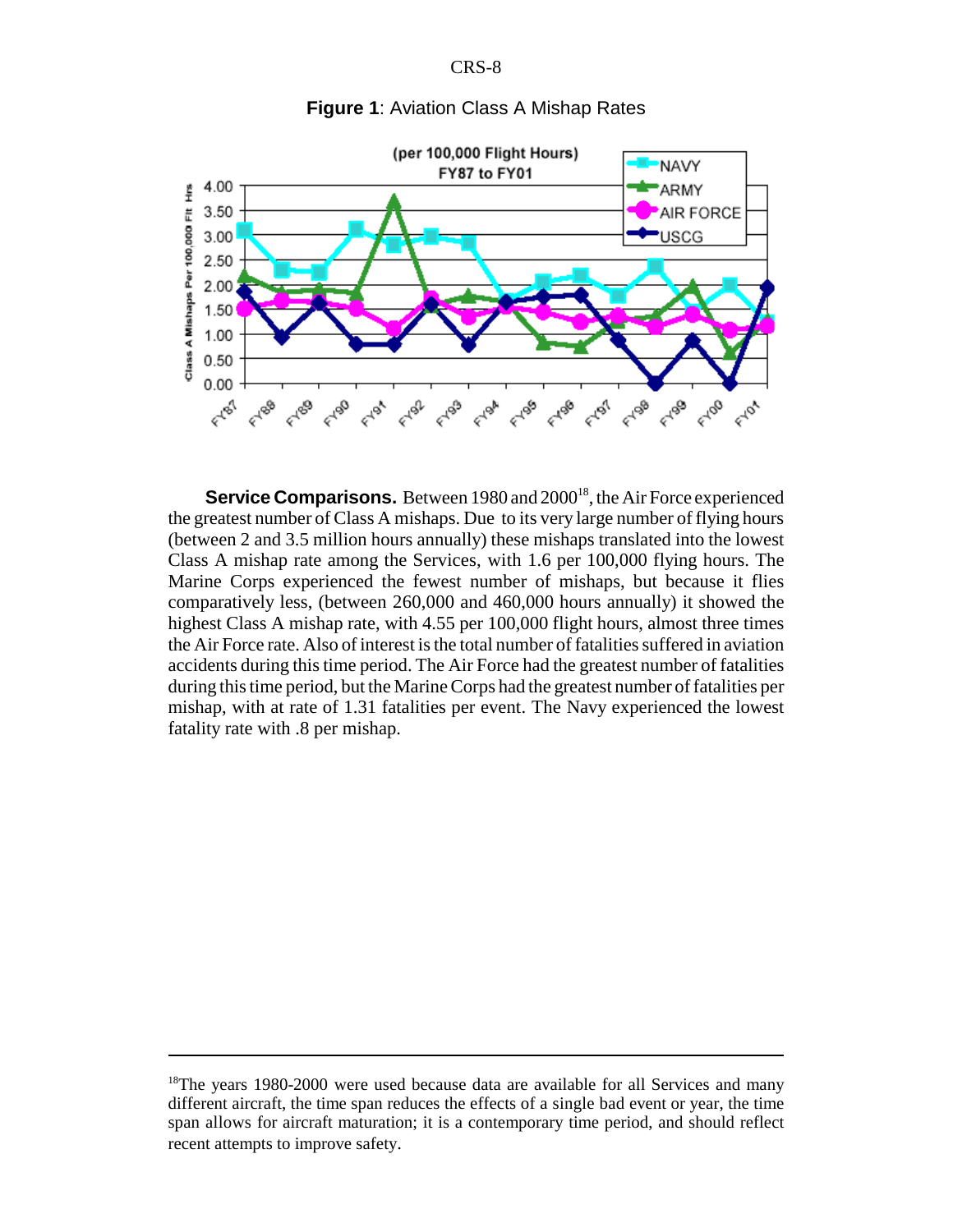|              | Total # | Mishap Rate | Fatalities | Fatalities /Mishap |
|--------------|---------|-------------|------------|--------------------|
| Army         | 605     | 1.98        | 552        | .91                |
| Air Force    | 1,002   | 1.64        | 1,152      | 1.14               |
| Marine Corps | 376     | 4.55        | 494        | 1.31               |
| Navy         | 822     | 2.55        | 665        | ٠ð                 |

**Table 1: DoD Aviation Class A Mishaps 1980-200019**

**Fixed Wing vs Rotary Wing Comparisons.** Intuitively, it may make sense to many observers for rotary wing aircraft (helicopters) to have higher mishap rates than fixed wing aircraft. Helicopters are arguably more difficult to fly than fixed wing aircraft, and they tend to operate in more complicated, if not more hostile environments (e.g. low altitude obstacles such as trees and power lines). However, accident statistics do not always support intuition. On the one hand, it appears that Air Force helicopters have higher accident rates than Air Force fixed wing aircraft. Air Force statistics indicate that between 1980 and 2001 Air Force helicopters suffered a Class A mishap rate of 3.11, while fixed wing aircraft Class A mishaps were approximately half that, at 1.60.

On the other hand, Marine Corps helicopters have experienced lower Class A mishap rates than Marine Corps fixed wing aircraft. Between 1991 and 2001 (data unavailable from 1980-1990), Marine Corps helicopters experienced a Class A mishap rate of 2.84 while Marine Corps fixed wing aircraft experienced a much higher rate of 4.38. Two Marine Corps fixed wing aircraft (EA-6B *Prowler* and AV-8B *Harrier*) had higher mishap rates than the helicopter with the highest mishap rate (the AH-1W *Super Cobra*). Also, the KC-130's total lack of mishaps during this time period significantly reduced the fixed wing aircraft average. The average mishap rate for the remaining three fixed wing aircraft is double that (5.84) of the Marine Corps helicopters over this time period.

| Helicopter | Mishap Rate | <b>Fixed Wing Aircraft</b> | Mishap Rate |
|------------|-------------|----------------------------|-------------|
| $AH-1W$    | 4.04        | $EA-6B$                    | 4.44        |
| $UH-1N$    | 3.71        | $AV-8B$                    | 10.22       |
| $CH-46E$   | 1.86        | $F/A-18$                   | 2.87        |
| CH-53      | 1.76        | $KC-130$                   | 0.0         |
| Average    | 2.84        |                            | 4.38        |

**Table 2: Comparison of USMC Class A Mishap Rates 1991-2001**

A review of Air Force Class A mishap statistics over the same time period (1991-2001)indicates that Air Force helicopters experienced a mishap rate of 2.93, very close to the Marine Corps helicopter rate. However, the Air Force fixed wing Class A mishap rate was 1.28; much lower than the corresponding Marine Corps rate

<sup>19</sup>Source: Safety Centers. See Appendix II.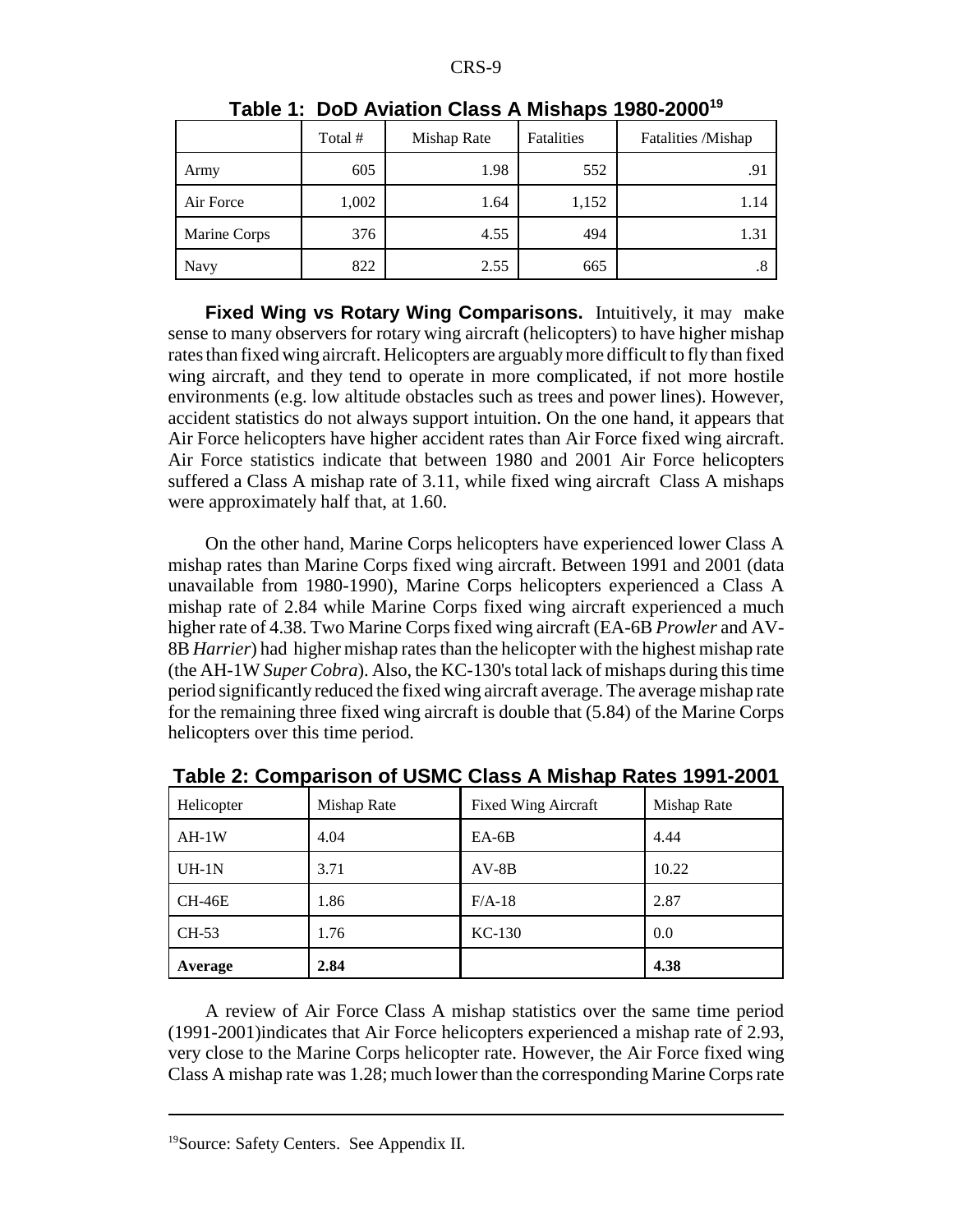of 4.38. In this period, fixed wing aircraft experienced both lower and higher Class A mishap rates than helicopters. This suggests that whether an aircraft is fixed or rotary wing may not, alone, be the strongest determinant of aviation safety. Other factors, such as the specific type of aircraft, or by which Service the aircraft is flown, may have a stronger influence on safety. Other scenarios, however, may contradict this suggestion.

**Combat aircraft vs "Non-Combat" aircraft.** Similar to the question of helicopter vs fixed wing aircraft accident rates, many may believe that combat aircraft (e.g. fighters and bombers) suffer from higher accident rates than non-combat aircraft (e.g. airlift, refueling and surveillance). However, an assessment of accident data suggests that the rate of Class A mishaps for combat aircraft may not be appreciably higher than for non-combat aircraft. Using the Air Force as a case study, and again examining the 1980-2000 time period, the Class A mishap rates of combat aircraft (1.68) is only marginally higher than non combat aircraft (1.66). Because some aircraft are relatively new and didn't generate data for the entire period 1980- 2000, several (e.g. F-117, B-1, B-2, C-17, E-8) were not included. The Class A mishap rate of these aircraft can be included by narrowing the time frame considered (1991-2000). Again, the Class A mishap rates of combat aircraft (2.2) is slightly higher than non-combat aircraft (1.9).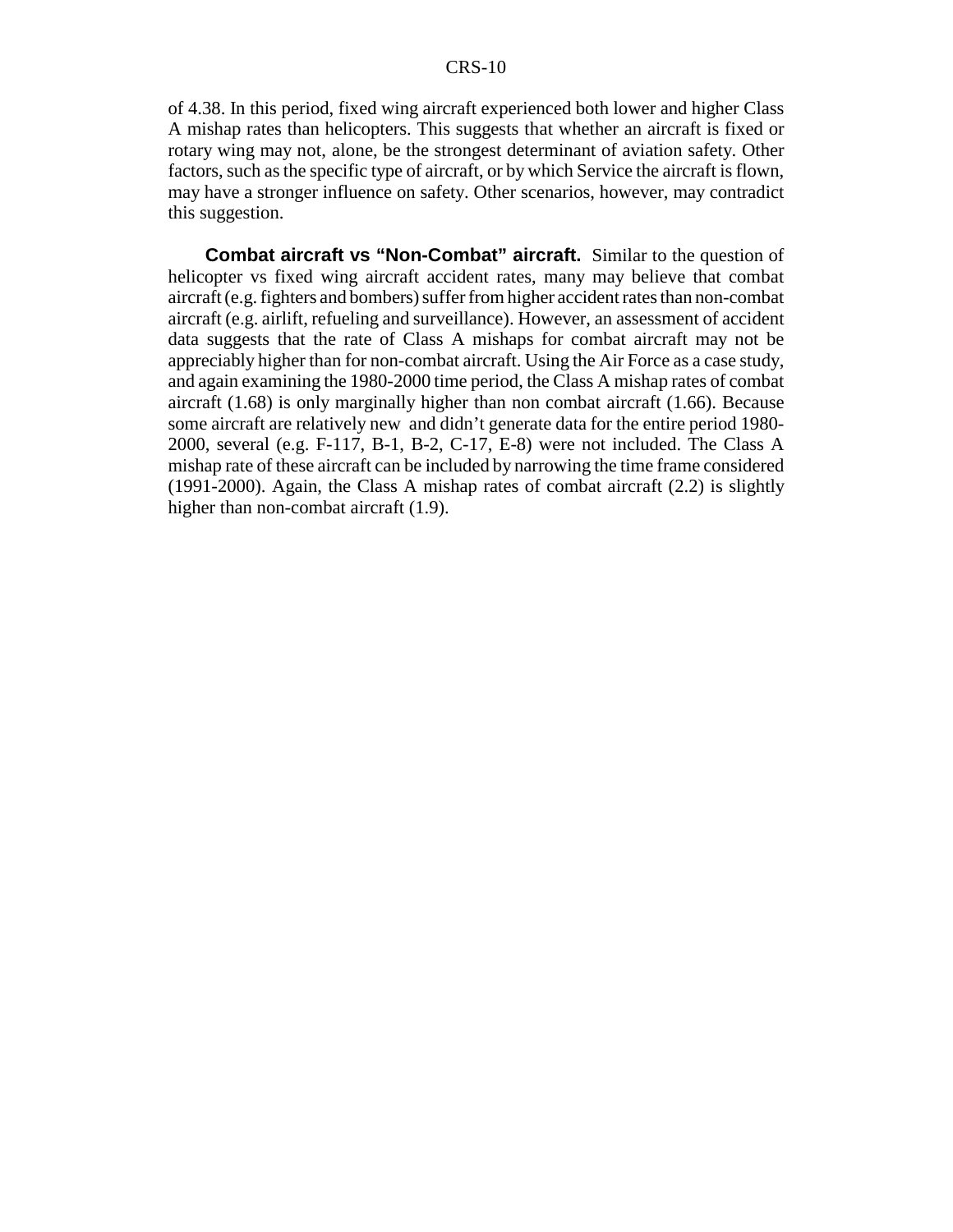| 1980-2000                  |       | 1991-2000 |         |
|----------------------------|-------|-----------|---------|
| <b>Fighters</b>            | 2.55  |           | 3.1     |
| $F-15$                     | 2.26  |           | 1.9     |
| $F-16$                     | 3.31  |           | 3.5     |
| $A-10$                     | 2.08  |           | 1.77    |
|                            |       | $F-117$   | 5.5     |
| <b>Bombers</b>             | .82   |           | 1.31    |
| $B-52$                     | .82   |           | .83     |
|                            |       | $B-1$     | 3.1     |
|                            |       | $B-2$     | 0.0     |
| <b>Lift/Refueling</b>      | .44   |           | .43     |
| $KC-10^{20}$               | .64   |           | .96     |
| KC-135                     | .36   |           | .16     |
| $C-141$                    | .23   |           | .22     |
| $C-5$                      | .56   |           | 0.0     |
| $C-130$                    | .42   |           | .3      |
|                            |       | $C-17$    | .98     |
| Surveillance (and $C^4$ )  | 2.88  |           | 3.38    |
| $E-3$                      | $.18$ |           | .39     |
| $E-4$                      | 2.7   |           | $0.0\,$ |
| $U-2$                      | 5.78  |           | 6.2     |
|                            |       | $E-8$     | 6.96    |
| <b>Combat Aircraft</b>     | 1.68  |           | 2.2     |
| <b>Non-Combat Aircraft</b> | 1.66  |           | 1.9     |

**Table 3: Comparison of USAF Class A Mishap Rates By Aircraft Type**

Perhaps surprisingly, surveillance aircraft experienced slightly higher Class A mishap rates than fighters. Fighters experienced higher Class A mishap rates than bombers. By a wide margin, airlift and aerial refueling aircraft experienced the lowest Class A mishap rates in both time periods.

<sup>&</sup>lt;sup>20</sup> First deployed 1981.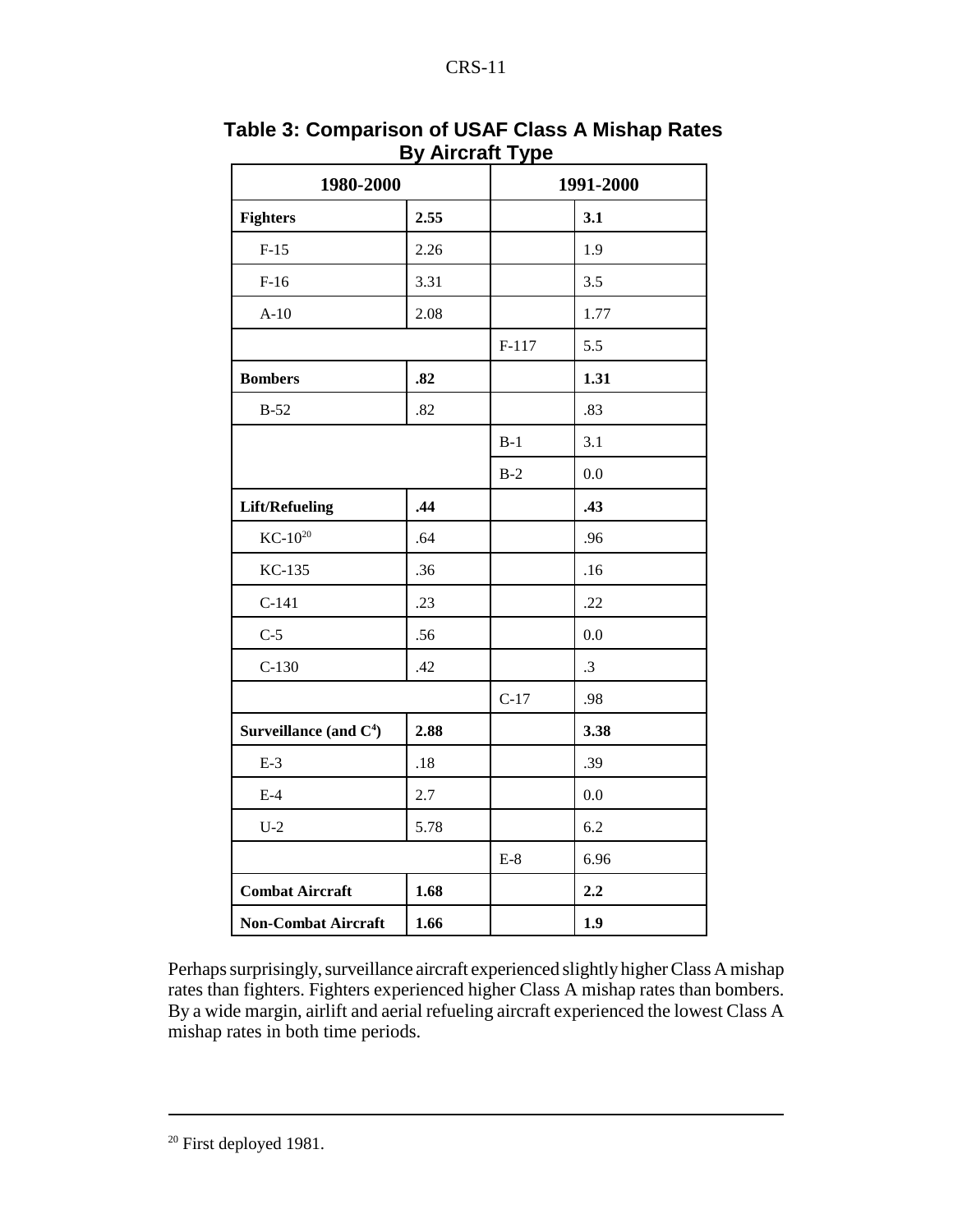### **Accident Causes**

Assessing the cause of mishaps is central to preventing them, or reducing their likelihood in the future. Many factors can contribute to aviation mishaps. Human error, mechanical failure, weather, and maintenance problems are some of the factors that can by themselves, or in conjunction, cause an aviation mishap. Often, singling out "the" cause of a given accident is difficult. Observers tend to argue that high operations tempo (OPTEMPO), aircraft age, and human error have strongest correlations with increased mishaps.

**OPTEMPO.** Many observers warn that simultaneous operational conflicts, and reduced manpower and equipment may speed up OPTEMPO to a degree that safety is compromised. Some fear that due to the demands of the war on terrorism less experienced people may be "back-filling" critical jobs, the military may be taking more chances, and an intensified training pace may result in increased aviation mishaps. For example "Anytime you have an increase in the training cycle or in support of combat operations, it raises the probability that more accidents will occur," according to one observer.<sup>21</sup> Others argue that deploying overseas and fighting wars are what the military is designed to do, and that high OPTEMPO is "business as usual." Thus, mishap rates shouldn't, and don't, increase during war, they argue.

According to a 1996 GAO study, "while service studies have addressed the relationship of operating tempo to aviation mishaps, direct correlation has been inconclusive."22 The GAO points out that "the relatively low incidence of Class A flight mishaps make drawing inferences and statistical correlations of variables with mishap rates difficult."<sup>23</sup> In this report, the GAO described two seemingly contradictory Air Force studies, one that found that there was not a cause and effect relationship between OPTEMPO and aviation mishaps, and another that found that high OPTEMPO posed an "obvious operational safety risk."

Office of the Secretary of Defense (OSD) records also suggest a tenuous relationship between OPTEMPO and aviation mishaps. As the chart below shows, aviation mishap rates have fluctuated during operational conflicts. Often, mishap rates have risen during conflicts, but they have decreased as well. Sometimes, as during Operation Joint Endeavor, mishap rates have been both relatively high and low.

<sup>21</sup>Jane McHugh. "Shinseki" Cut Accidents." *Army Times.* September 2, 2002. p.8.

<sup>&</sup>lt;sup>22</sup> "Mlitary Aircraft Safety: Significant Improvements Since 1975." General Accounting Office. GAO/NSIAD-96-69BR. February 1996. P.27.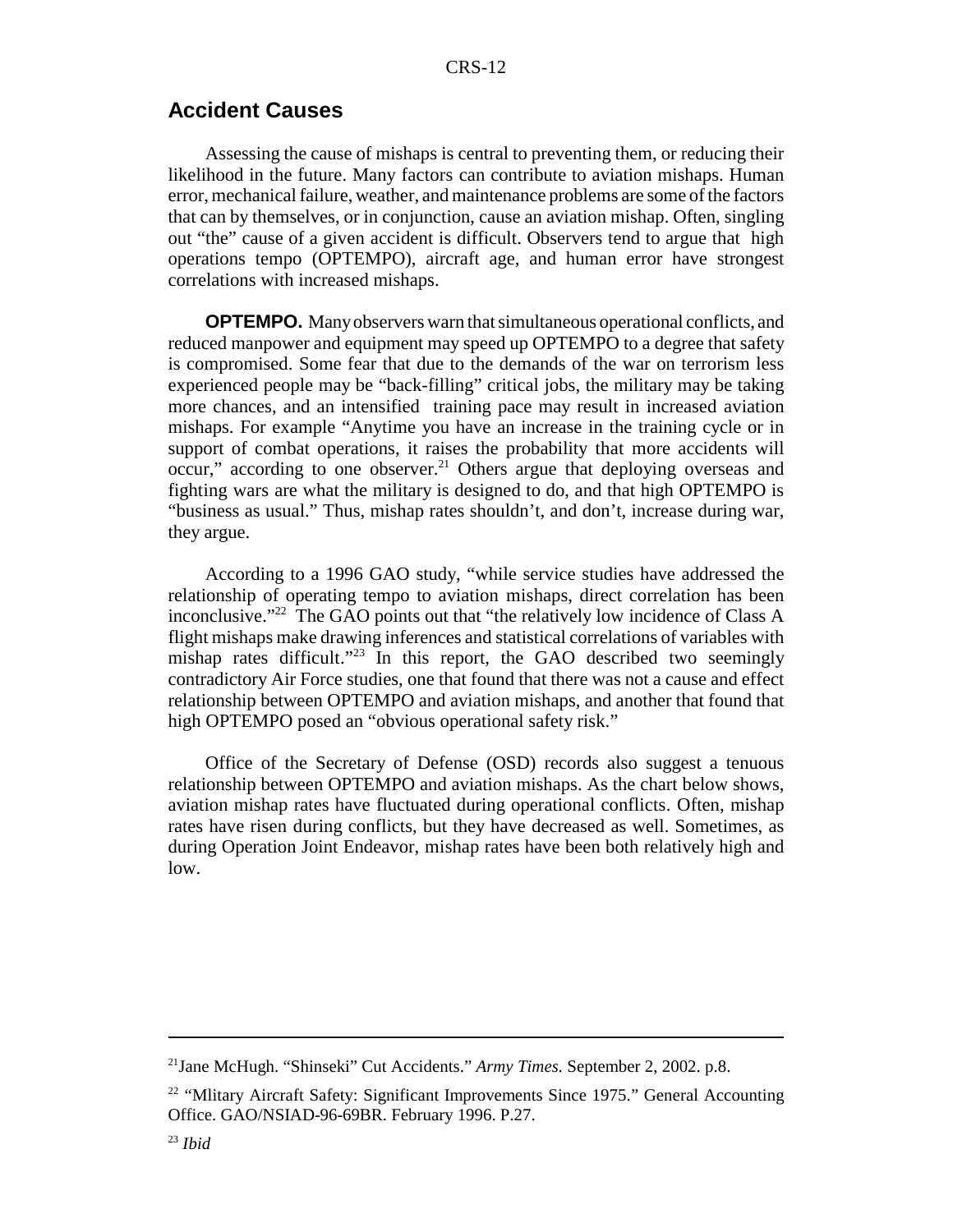

#### **Figure 2**: Class A Accident Rates and Recent Conflicts

Some observers say that an apparent rise in aviation mishaps during FY2002 is in part attributable to pressure caused by the global war on terrorism.<sup>24</sup> "I think the system is straining under its previous burden. What we have is a previously strained and overburdened military system, and then we get ourselves into a war in Afghanistan" commented one safety expert.<sup>25</sup> In response to concerns that the war on terrorism may be contributing to aviation mishaps, the current chief of Air Force safety commented, "None of the accidents we have investigated so far this year for which there is a completed investigation have come up and said that training or ops tempo or things like that are contributing factors."26

While no correlation between high OPTEMPO and increased mishaps has been proved, it also hasn't been disproved. A great degree of uncertainty remains. Little is known, for example, of the OPTEMPO effects on maintenance, ammunition, training in country, living conditions, or personnel tempo.

**Aircraft Age.** Many observers argue that as aircraft age, they require more maintenance. More maintenance, in turn, presents increased opportunities for error and oversight. Also, it is argued, older parts and equipment are more likely to fail than newer equipment, causing aviation mishaps.

<sup>&</sup>lt;sup>24</sup> According to Safety Center information (See Appendix I), the Army experienced 17 Class A mishaps by the end of August FY2002 vs 11 by the end of August FY2001. The Air Force experienced 33 Class A mishaps by the end of August vs 21 by the end of August FY2001. The Marine Corps experienced five Class A mishaps in all of FY2001, and 15 to date in FY2002. September 16 year to date data for the Navy indicates that they experienced 21 Class A mishaps in FY2002 and 13 in FY2001.

<sup>25</sup>Russell Carollo. "31 Dead In Military Aviation Accidents Since Oct. 1." *Dayton Daily News.* March 3, 2002.

<sup>26</sup>Bruce Rolfsen. "22 Flight Deaths, and a Search for Answers." *Air Force Times.* August 26, 2002. p.10.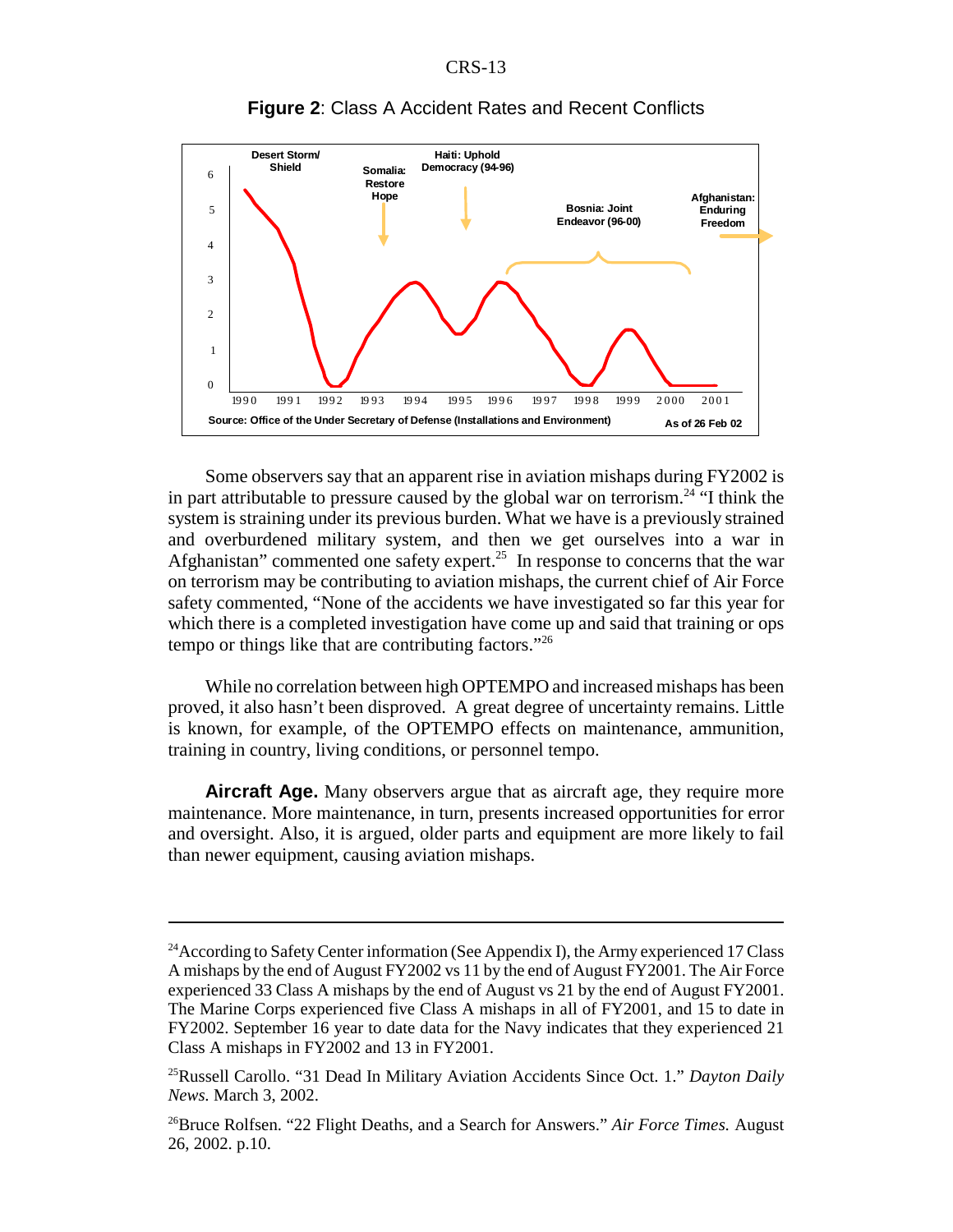There is little debate that average age of DoD aircraft is increasing. In the Air Force, for instance, some estimate that the average aircraft age in 2002 was 22 years, up from 13 years in 1990.<sup>27</sup> The Congressional Budget Office (CBO) offered a more conservative estimate, "...the average age of Air Force aircraft...will exceed 15 years by 2002." But CBO cautioned that the average aircraft age will continue to increase into the next decade. "That average age will climb to a peak of almost 20 years in 2011 before starting to decline as Joint Strike Fighters become operational."<sup>28</sup>

Intuitively, this line of reasoning – that older aircraft are more prone to accidents – makes sense, and if true, one would expect aviation mishaps to increase as the age of the military's aircraft increased. However, mishap statistics and observations by military safety center officials bring into question a cause and effect relationship between aircraft age and mishaps. While the average age of Air Force aircraft, for example, has increased from 1990 to 2002, mishap statistics indicate that Air Force accidents have steadily decreased over this same time period (see Appendix II, chart 2). Further, Air Force officials are cited saying that there is no indication of increased material failures leading to accidents.<sup>29</sup>

It also appears that growing concern over Navy and Marine Corps accidents comes during a downward trend in material failures. Over the last 10 years the number of material failures contributing to a mishap has been .86 per 100,000 flight hours. Over the past five years, that rate has decreased to .71 per 100,000 flight hours.<sup>30</sup> Navy statistics indicate that between 1997 and 2001, material factors contributed to mishaps at a rate of .68 per 100,000 flying hours (See Table 4 below).

The Class A mishap rate for FY2002 is on track to be higher than FY2001. Some believe that this increase in mishaps is due to aging aircraft. Many of the aircraft involved in Class A mishaps, however, are among the younger aircraft of their type. A Marine Corps CH-53E helicopter crash that killed two Service members in Afghanistan was eight years old. An EA-6B *Prowler* that crashed into the Atlantic Ocean was 11 years old, and a Class A mishap in March 2002 involved a relatively young (13 years old) F-14 *Tomcat*. 31

**Human factors.** In many ways, humans are more complicated and more difficult to predict and control than are machines. Therefore, it may not surprise many that human error appears to be a dominant factor in aviation mishaps. The Defense Science Board – DoD's premiere body of scientific and technical advisors

<sup>30</sup>*Ibid*

<sup>27</sup>Loren Thompson. "Aging Aircraft: Clinton Decay Continues Under Bush." Issue Brief. March 1, 2002. Lexington Institute.

<sup>&</sup>lt;sup>28</sup> Statement of Christopher Jehn, Assistant Director National Security Division, Congressional Budget Office on Modernizing Tactical Aircraft. Before the Subcommittee on Airland of the Committee on Armed Services United States Senate. March 10, 1999.

<sup>29</sup>Tom Bowman. "Age of U.S. Aircraft Fleets Stirs Concern in Military." *Baltimore Sun.* April 15, 2002.

<sup>31</sup>Tom Bowman. "Age of U.S. Aircraft Fleets Stirs Concern in Military."*Baltimore Sun.* April 15, 2002.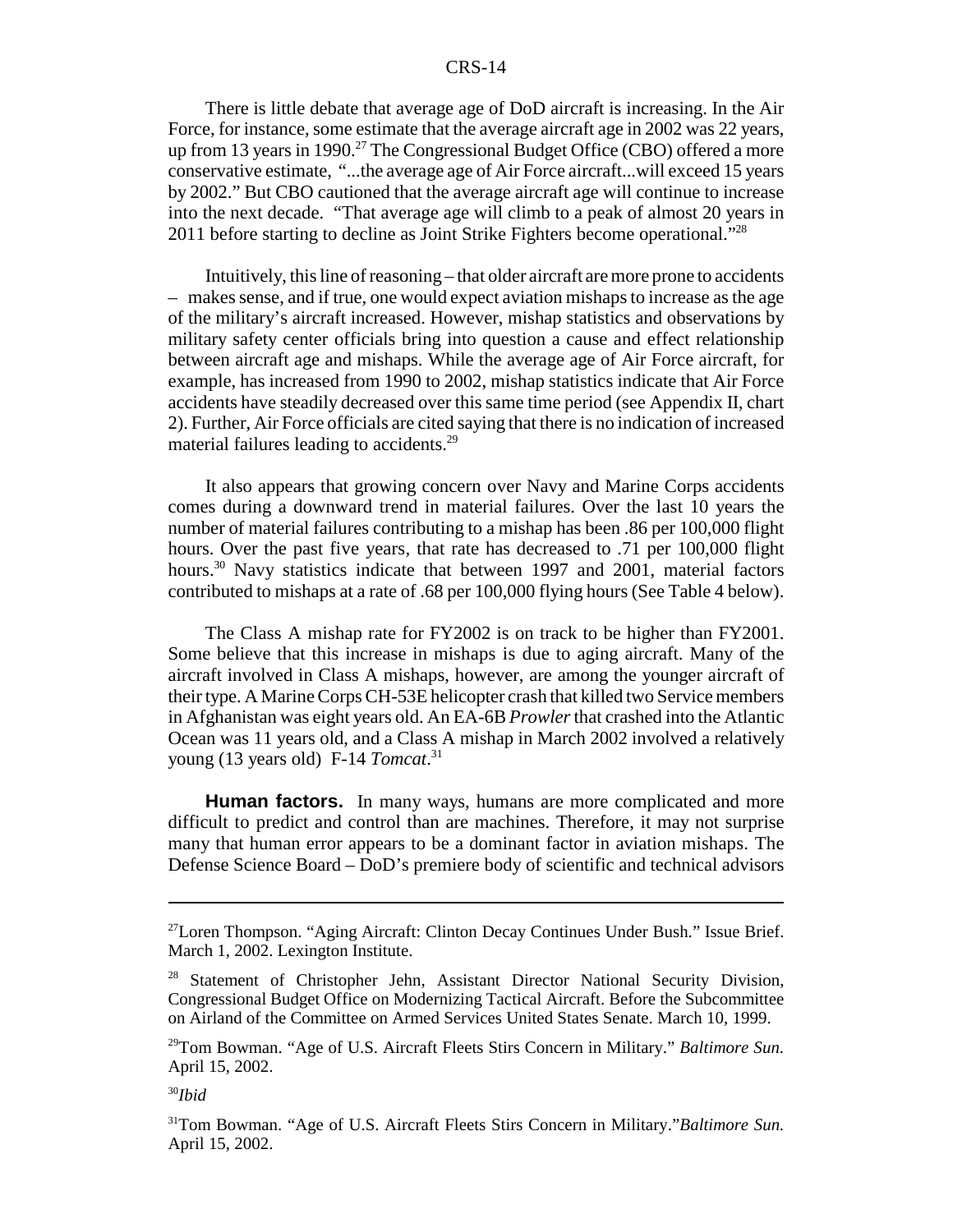– found in 1997 that "Human performance is a causal factor in over 70% of all Class A mishaps."32 As the following table suggests, human error (at least for the Navy and Marine Corps) may have had an even stronger influence on aviation mishaps in the time period 1997-2001.

| <b>Factor</b> | # Events | Rate | $\frac{0}{0}$ |  |
|---------------|----------|------|---------------|--|
| Human Error   | 114      | 1.52 | 86            |  |
| Supervisory   | 91       | 1.21 | 69            |  |
| Aircrew       | 88       | 1.17 | 67            |  |
| Material      | 51       | .68  | 39            |  |
| Maintenance   | 18       | .24  | 14            |  |
| Facilities    | 13       | .17  |               |  |

### **Table 4: USN/USMC Class A Mishap Causal Factors (FY97-01)33**

It appears that human performance affects all four Services more or less equally. The GAO found that "During Fiscal years 1994-95, human error was a factor in 71 percent of Air Force mishaps, 76 percent of Army mishaps, 74 percent of Navy/USMC mishaps."34

The Army Safety Center stresses the impact of human error on aviation mishaps. When accident causes are examined, a major issue in aviation safety remains human error. Although training and leadership can often bear some of the responsibility, it is generally the case that soldier indiscipline, inattention, or the willful neglect of published rules or safeguards is cited as a contributing actor.<sup>35</sup>

According to the Army, between fiscal years 1999 and 2001, the leading causes of Army aviation accidents were: In-discipline (28.4%), Leadership (17.8%), Training (13.6%), and Standards (10.1%). Materiel failures, by comparison, caused 2.5% of accidents.36 These figures lend credence to human error being a major and consistent cause of aviation accidents over time.

<sup>&</sup>lt;sup>32</sup>Report of the Defense Science Board Task Force on Aviation Safety. February 1997. Office of the Undersecretary of Defense for Acquisition and Technology. Washington, D.C. February 27, 1997.

<sup>33</sup>*Ibid*

<sup>34&</sup>quot;Military Aircraft Safety: Significant Improvements Since 1975." General Accounting Office. GAO/NSIAD-96-69BR. February 1996. P.24.

<sup>35</sup> *Flightfax* Aviation Safety Performance Review. May 28, 2002. U.S. Army. http://safety.army.mil/home.html

<sup>36</sup>Army Safety Program. "4th Quarter FY01 Roll-Up." http://safety.army.mil/home.html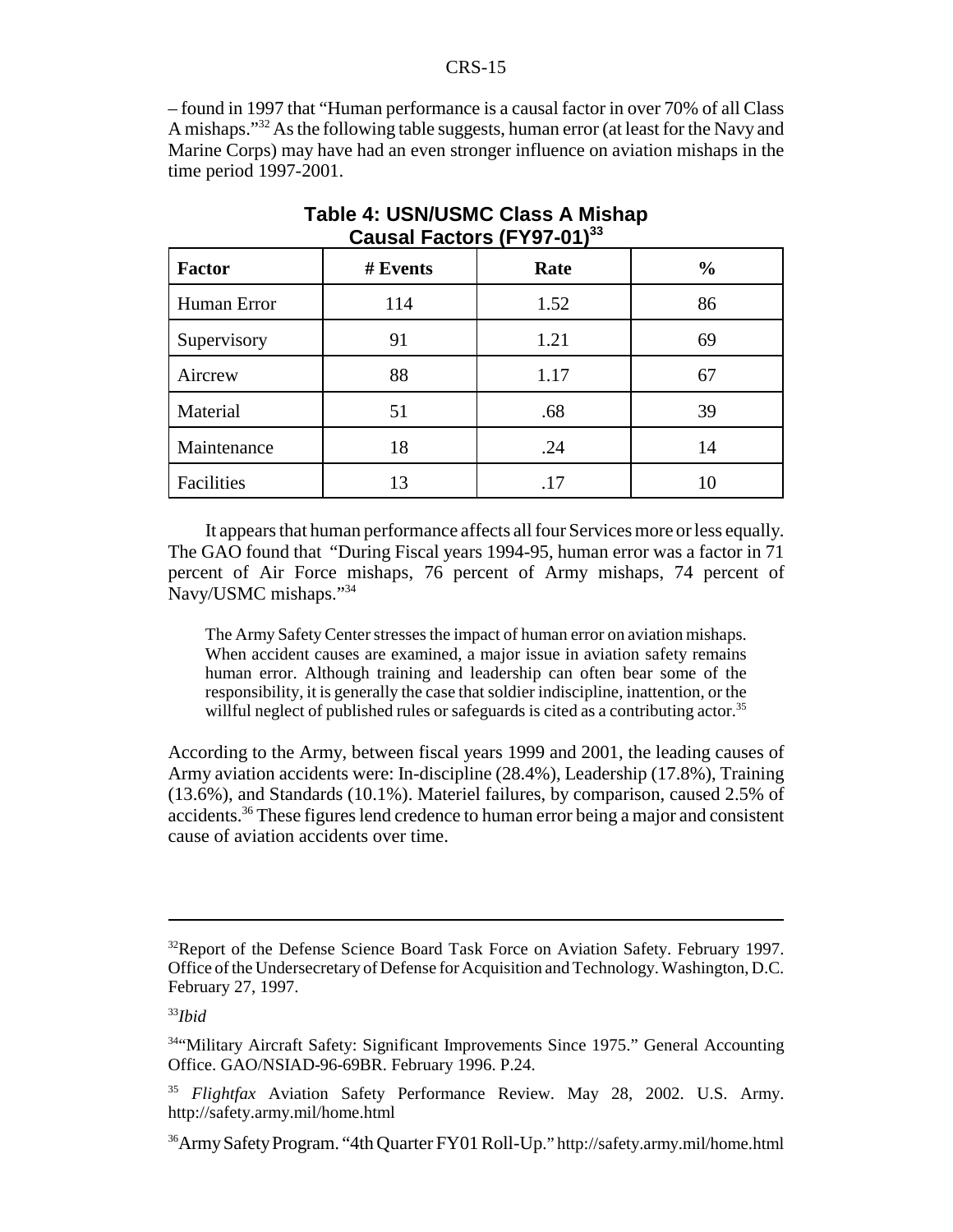The Coast Guard details some of the kinds of human errors that can lead to mishaps. In FY2001, for example, 89 percent of Coast Guard mishaps involved incomplete, improperly followed, inappropriate or unavailable procedures. Fifty five percent of mishaps involved inattention, complacency, or lack of awareness. Twenty five percent of mishaps involved incomplete checklists and poor communication. Workload, feeling rushed or having a lack of resources were mentioned in almost 40 percent of Coast Guard mishaps. Inexperience, lack of training, and inappropriate staffing were also factors in 40 percent of mishaps in FY2001.<sup>37</sup>

### **Congressional Considerations**

Policy makers concerned about military aviation safety face two key questions. The first is philosophical: "What level of aviation mishaps is tolerable?" The second question is more practical: "What can be done to reduce aviation mishaps to that tolerable level?"

### **What level of aviation mishaps is tolerable?**

There is no consensus among analysts nor policy makers on the state of military aviation safety. Many argue that the current mishaps rate is acceptable. They point out that: 1) military aviation operates under very trying circumstances, 2) DoD appears to make safety a high priority, 3) mishap rates have steadily declined over the last 50 years, and 4) contemporary mishap rates have been very low by historical standards. Others disagree, saying that the current mishap rate (2.68 Class A mishaps per 100,000 flight hours over the last 20 years, in the neighborhood of 1.5 per 100,000 flight hours over the past 10 years) is too high.

Some observers say that DoD should strive toward a goal of zero aviation mishaps. Proponents of this perspective argue that there is no "acceptable" accident rate and a single accident or fatality is too high. People die in accidents, often needlessly, zero-mishap proponents say, and by focusing on rates and statistics, policy makers lose sight of this. They point out that although DoD's Class A mishap rate steadily improved between 1990 and 1996, for example, 777 people died and \$9.42 billion in equipment was destroyed in aviation accidents.<sup>38</sup> The fact that the aviation mishap rate was the lowest ever, was little consolation to families who lost loved ones in accidents during FY2000, zero-accident proponents say. The corrosive effects of aviation accidents on military readiness are well documented. By tolerating even one aviation accident, we unnecessarily hamstring the military, which is already facing serious challenges on the battlefield, they argue.

<sup>37</sup> *FY01 Aviation Safety Report.* U.S. Coast Guard. Health & Safety Directorate. Aviation Safety Division. P.11.

<sup>38</sup> Report of the Defense Science Board Task Force on Aviation Safety. February 1997. Office of the Undersecretary of Defense for Acquisition and Technology. Washington, D.C. February 27, 1997. p.ES-2.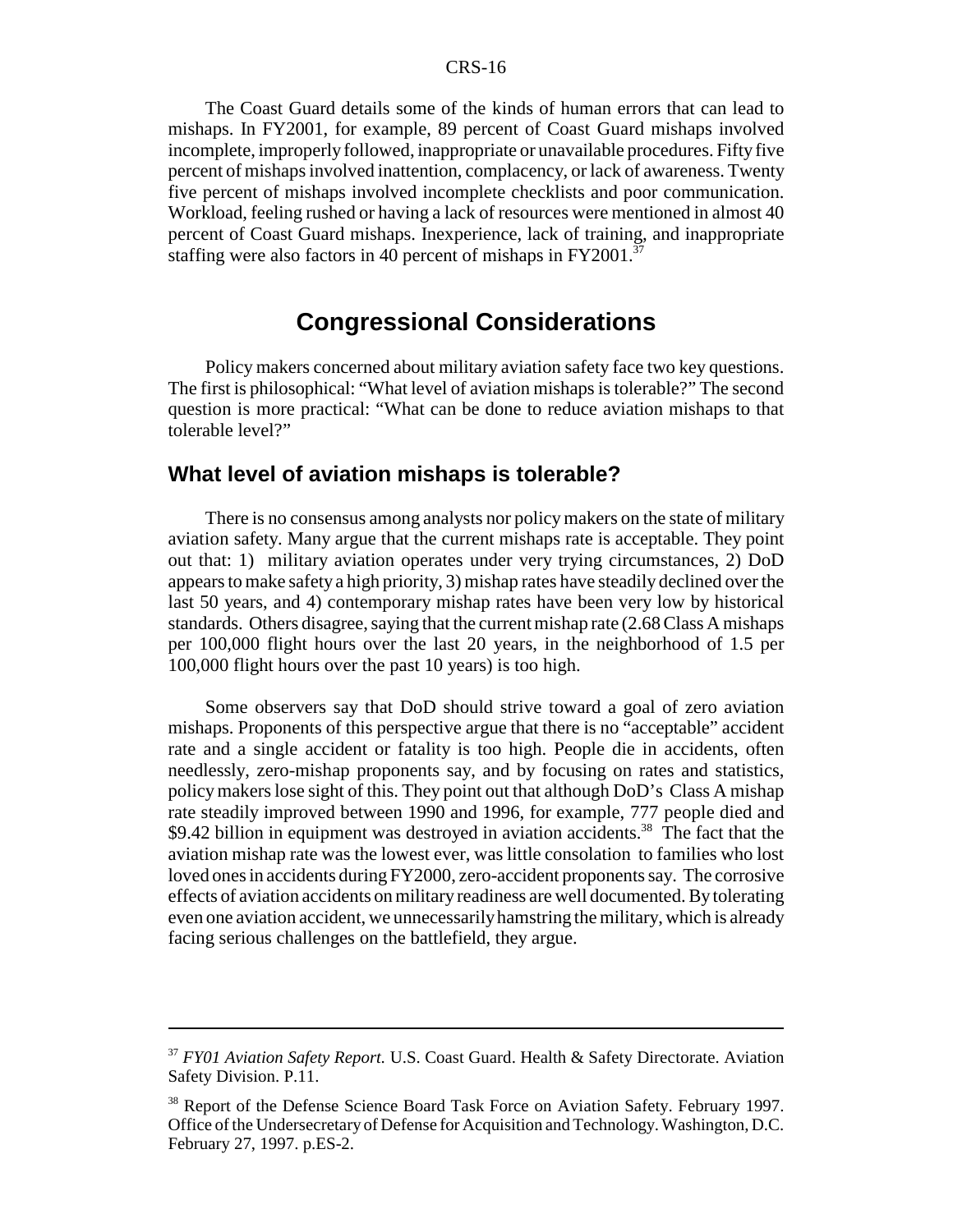Others argue that while mishaps and especially mishap fatalities are unfortunate and to be avoided, some number of accidents is inevitable. Those who believe that low mishap rates are tolerable, point out that not even commercial airlines have achieved a zero mishap rate, despite considerably more benign flight conditions. Joining the military assumes some inherent risk. Low mishap rate proponents argue that the risk of accidents should be minimized, but will remain nonetheless. While striving for zero mishaps may be a worthy goal, it is unlikely to be achieved. Aviation safety can and should be improved by striving toward an ambitious, yet achievable goal. Some low mishap rate advocates point toward the commercial aviation major mishap rate of .033 per 100,000 flight hours as one benchmark.

### **What can be done to reduce aviation mishaps?**

If policy makers wish to attempt to reduce aviation mishaps below their current rate, there appear to be four interrelated areas where action can be taken: leadership, organization, budget, and aggressive fielding of safety technologies.

Leadership. Considering the numerous, and often overlapping causes of military aviation mishaps, there is likely no single "silver bullet" that can significantly improve safety. However, many observers believe increased leadership on this issue may affect more mishap cause areas than any other single measure. Congress could consider requiring annual testimony on the status of military aviation safety to help motivate senior military leaders to take a more active role in promoting safety. The General Officers<sup>39</sup> who lead the Service safety centers might be directed to assess for Congress their Service's safety performance and make recommendations for improvements. Having the Service Chiefs, who are ultimately responsible for safety, testify would be another option.

**Organization.** It is difficult for leaders to affect change if they do not have the organizational instruments to implement revised policies and procedures. Currently, two organizational issues stand out in the area of military aviation safety. First, the Office of the Secretary of Defense (OSD) is responsible for setting safety policies and providing oversight. However, there is not one individual in OSD whose sole responsibility is military aviation safety. GAO recognized this shortcoming in a January 2002 report:

The office responsible for aviation safety currently occupies a relatively low organizational position within the Office of the Secretary of Defense (OSD). As a result of downsizing by OSD several years ago, five safety positions, which shared responsibility for aviation safety issues, were abolished and a single staff member hired. This staff member's responsibilities include aviation safety and a number of other responsibilities, including compliance with the Occupational Safety and Health Act of 1970 (OSHA), as amended; fire and emergency services; range and weapons safety; and traffic transportation.<sup>40</sup>

<sup>&</sup>lt;sup>39</sup>The Marine Corps Safety Center is headed by a Colonel. The other Safety Centers are run by one or two star General Officers.

<sup>40&</sup>quot;Aviation Safety: FAA and DoD Response to Similar Safety Concerns." General (continued...)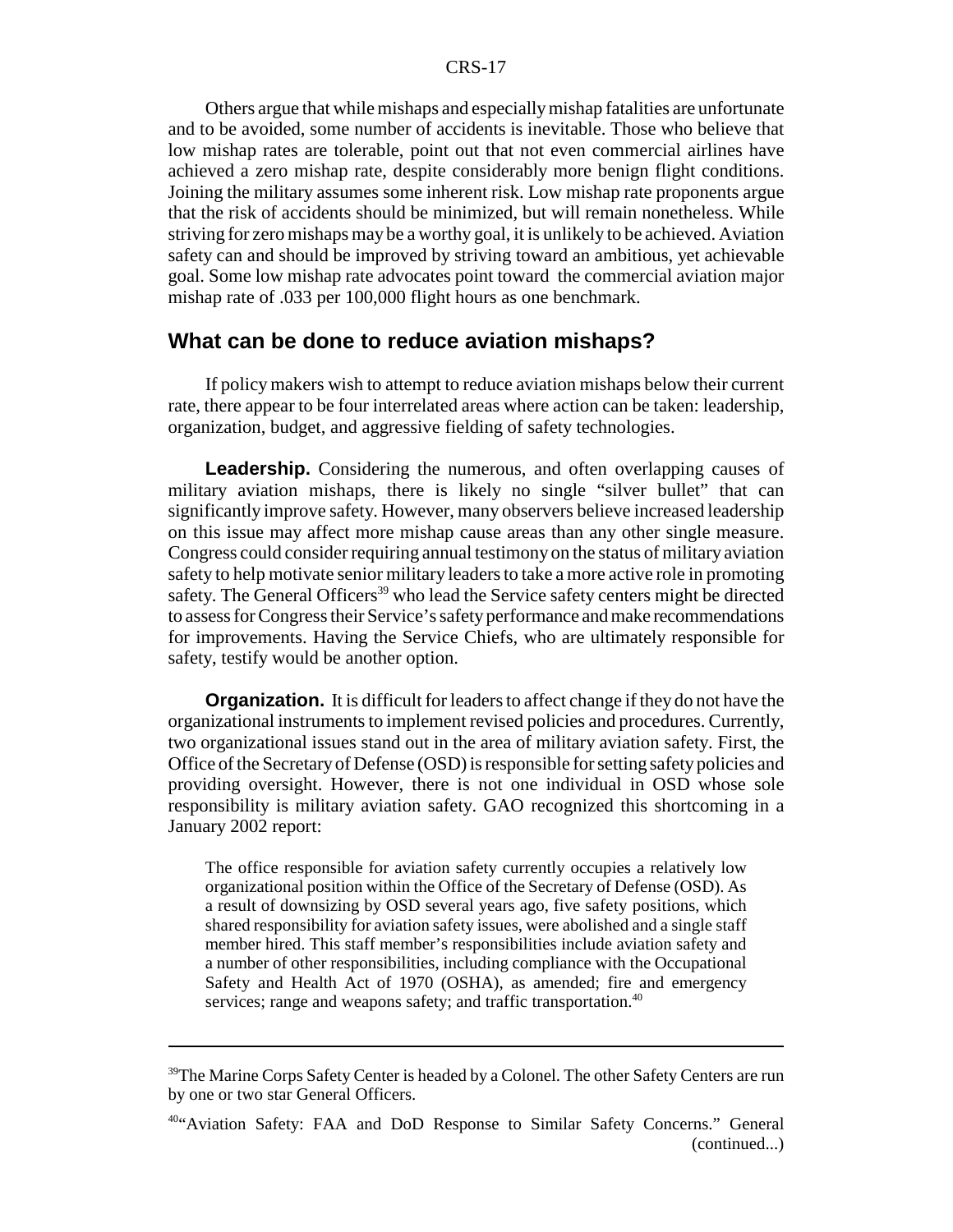According to former OSD employees, at one time up to eight people in OSD worked exclusively on military aviation safety issues. If the current state of staffing inhibits OSD's ability to effectively execute its responsibilities in aviation safety, that may suggest that OSD leaders do not place a high priority on this issue.

The second organizational issue pertains to the Joint Staff and the Combatant Commands.41 Currently, none of these organizations play a significant role in promoting aviation safety or investigating mishaps. The Services, through their safety centers, conduct investigations, record and report mishaps, and generally promote aviation safety. However, DoD's guiding policy document on accident investigation, reporting and record keeping (DoD Instruction 6055.7, updated October 3, 2000) applies to the Joint Staff and the CINCs as well as the Services (Section 2 "Applicability and Scope."). This suggests that the Joint Staff and CINCs have the authority, and perhaps the responsibility to take a more active role in aviation safety.

It is likely that the Services, and perhaps the Joint Staff and CINCs themselves, would resist increased Joint Staff/CINC participation in the safety process. However, it may be useful to explore what roles these organizations could play either to augment or even compete with the Service's safety processes. For example, could and should CINC's take an active part in investigating mishaps that occur in their geographic area of responsibility (AOR)? Are peculiar safety factors adequately considered when planning specific operations and exercises in their AORs? Could and should the Joint Staff take an active role in investigating accidents that involve more than one Service? Could and should the Joint Staff promote more standardized mishap recording and reporting among the safety centers?

**Budget.** Policy makers who wish to promote aviation safety may review three interrelated aspects of DoD's budget. First, a review of DoD's FY2003 budget request suggests that compared to the billions of dollars that are spent annually to repair or replace aircraft damaged or lost in mishaps, DoD requests little specifically for aviation safety. The Air Force – under the heading "Personal Safety and Rescue Equip." – requested \$13 million in procurement (\$3.3 million for "Night Vision Goggles", and \$7.7 million for "Items Less than \$5,000,000) and the Navy requested \$111 million in O&M funding for aviation safety related activities. There was no request for research into aviation safety.42 Many may argue that money spent on aviation safety will pay for itself in savings from reduced accidents.

It may be difficult for safety proponents to argue that the Services are spending too little on aviation safety, however, because of the second budget issue, which is

 $40$ (...continued)

Accounting Office. GAO-02-77. January 2002. p.3.

<sup>41</sup>Known as CINCs (for commanders in chief), examples include, U.S. European Command, U.S. Central Command, and U.S. Pacific Command.

<sup>42</sup>*Procurement Programs (P-1)* Department of Defense Budget Fiscal year 2003. February 2002. Office of the Under Secretary of Defense (Comptroller). *Operation and Maintenance Programs (O-1)*. Department of Defense Budget for Fiscal Year 2003. February 2002. *RDT&E Programs (R-1)*. Department of Defense Budget for Fiscal Year 2003. February 2002 Office of the Under Secretary of Defense (Comptroller).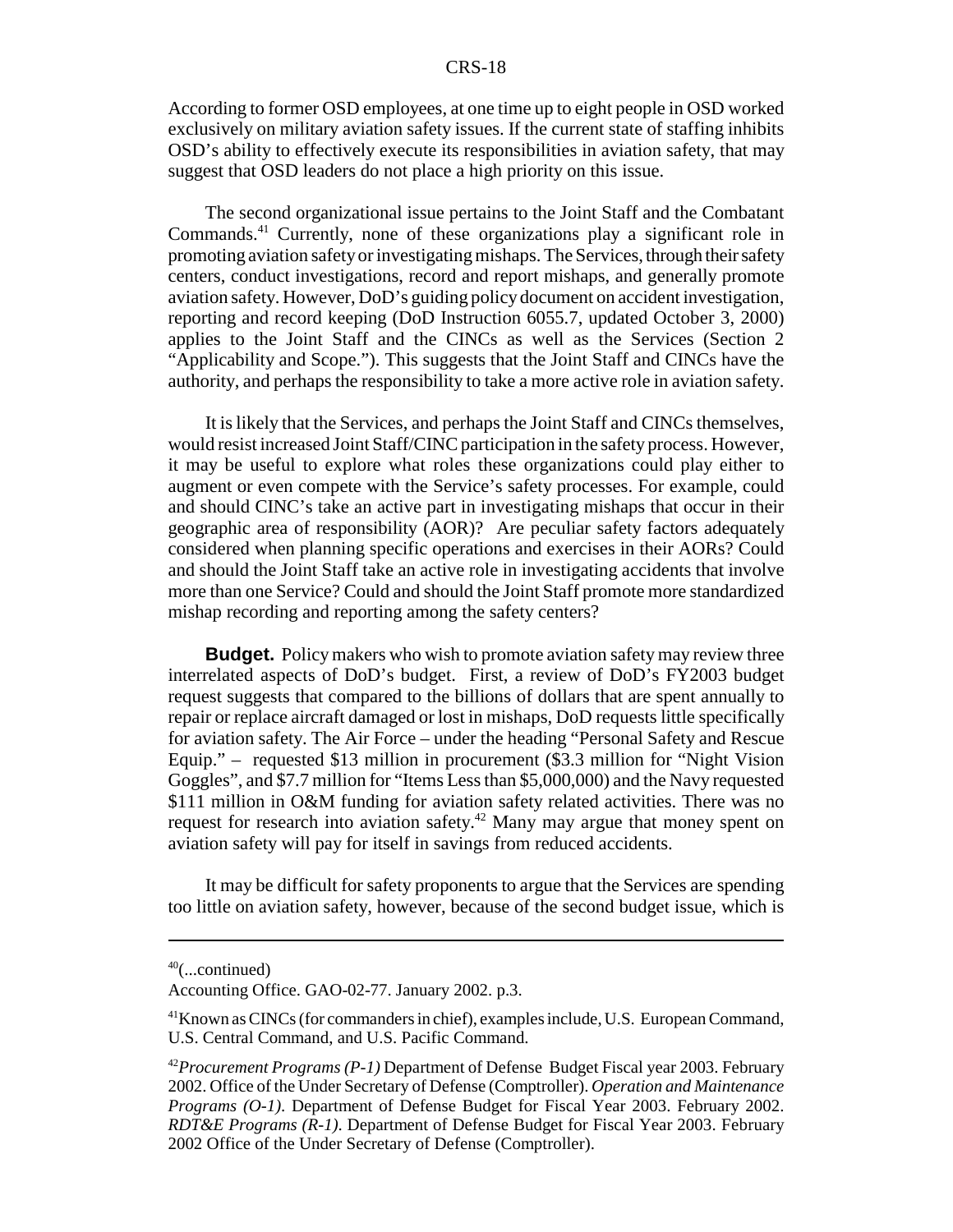that safety related equipment and initiatives are spread throughout the Services budgets, and at low levels of documentation. Aviation safety programs are not aggregated at a level that facilitates their identification, review and assessment. Many more Air Force programs than those mentioned above may contribute to aviation safety but are likely "buried" in the budget; aggregated under budget activities and line items such as "Aircraft Procurement," "Modification of Aircraft," or "Support Equipment and Facilities."

The third budget issue is that because of this "dis-aggregation" of aviation safety programs and efforts, safety does not compete well with other programs in the annual budget process. According to the Defense Science Board:

It appears that, because of budget procedures, military Services are not currently motivated to invest in safety technology that is likely to avoid down-stream loss of life and equipment, especially in non-combat aircraft. The emphasis has been and continues to be on equipment directly related to combat missions along with minimizing initial unit  $cost^{43}$ .

Those wishing to promote aviation safety may look for ways to help safety programs and initiatives compete with other programs and to help the Services appreciate the long term benefit of spending near term dollars on safety.

In considering measures that might ameliorate these concerns, a possibility would be to "fence off" money in DoD's budget specifically for aviation safety initiatives and programs. There is precedent for this kind of action. In their markup of DoD's FY2001 request, appropriations conferees adopted a Senate proposal to create the National Defense Airlift Fund. The purpose of this fund was to recognize airlift as an asset that benefits all the Services, and to protect airlift money from competition with other programs (such as fighter aircraft) in the Air Force budget.<sup>44</sup> Congress might weigh creating a Military Aviation Safety Fund to provide resources and focus for basic and applied research on aviation safety on potentially high leverage topics such as better understanding of human performance and human error.

Some would oppose creating a fund in DoD's budget specifically for aviation safety, arguing that there are higher safety priorities. They point out that there are more Class A accidents on the ground than there are in the air. Through September 17, for example, the Army experienced 177 Class A ground mishaps and 25 Class A aviation mishaps for FY2002. Seventeen people died in the 25 aviation mishaps, 182 people died in the ground mishaps. The Marine Corps has had a similar experience. Through September 12, the Marine Corps saw 81 Class A ground mishaps, which resulted in 94 deaths in FY2002. Fifteen Class A aviation mishaps resulted in 15

<sup>43</sup>Report of the Defense Science Board Task Force on Aviation Safety. February 1997. Office of the Undersecretary of Defense for Acquisition and Technology. Washington, D.C. February 27, 1997. P.14.

<sup>44</sup>See CRS Report RL30685 *Military Airlift: C-17 Aircraft Program* for additional information.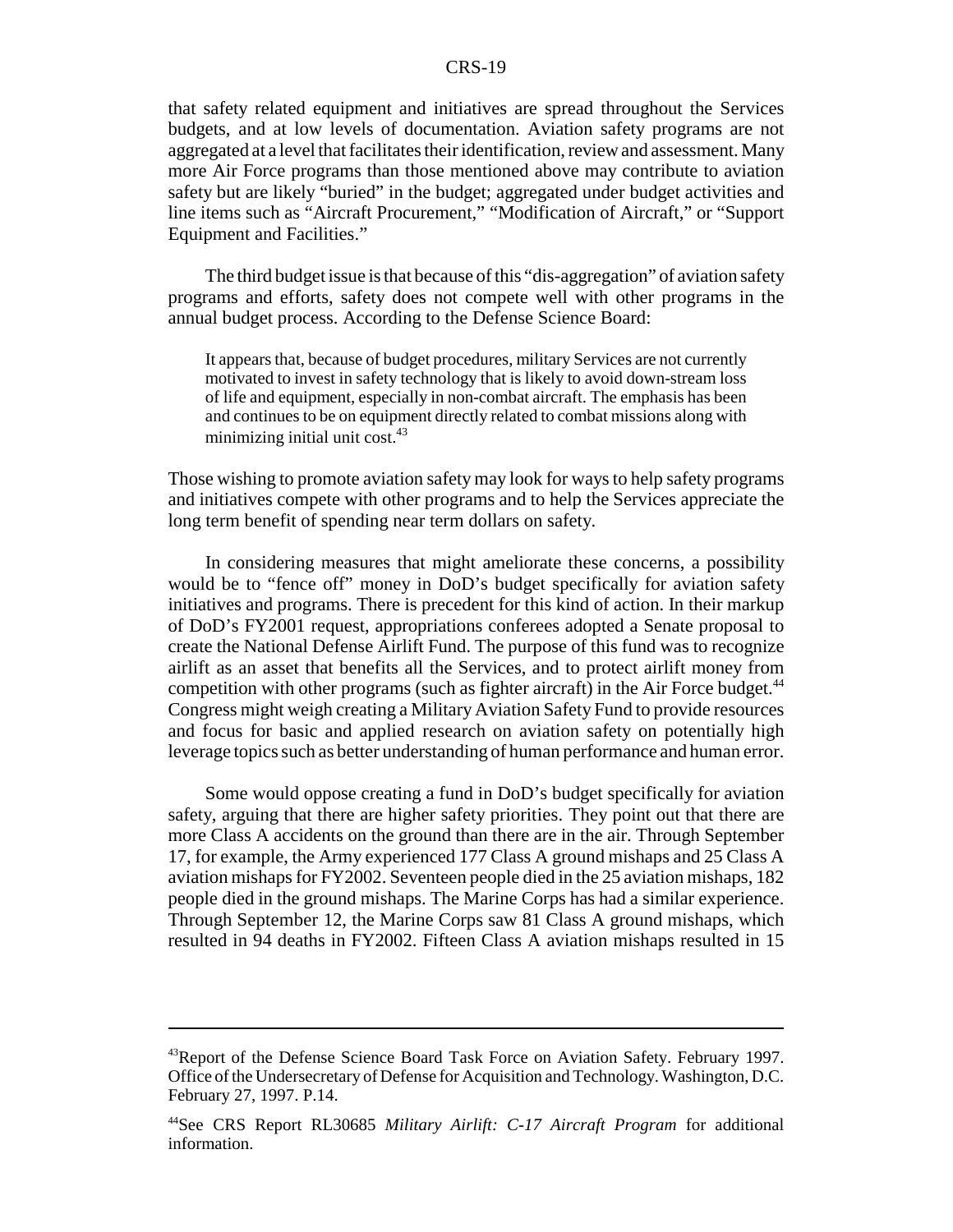Marine Corps fatalities in FY2002.<sup>45</sup> If any area should be singled out for special attention, some argue, it should be ground safety, not aviation safety.

Another option would be to tie the procurement of new aircraft to the desired Class A mishap rate. (This assumes that zero is not the desired rate.) The following fictional scenario illustrates how this measure might work: In their FY20XX budget, the Navy requests 40 new F/A-18E/F aircraft. Ten of these requested aircraft would replace aircraft lost to Class A mishaps, which occurred at a rate of 2.0 per 100,000 flight hours. Safety advocates believe that this mishap rate is too high, and could be cut in half (1.0 per 100,000 flight hours). Therefore, funds would be provided for only half the replacement aircraft (five), to encourage the Navy to reduce mishaps in the future. An incentive option would be to transfer the funding requested for the remaining five replacement aircraft to the Military Aviation Safety Fund.

This option could also encounter resistance. Some may oppose this approach because it appears to legitimize some level of mishaps. In the fictitious scenario above, a Class A mishap rate of 1.0 per 100,000 flight hours is considered "ok" or even desirable. This would be particularly distasteful to zero-mishap proponents. Others would oppose the strategy of linking aircraft procurement to a low mishap rate because they believe that it would result in a tangible loss of near term combat capability (aircraft) with no guarantee of improved safety in the future. Application of such measures would likely be subject to a comparison between the potential safety benefits gained and the operational capabilities lost or deferred.

**Safety Technology.** Many have argued that military aircraft do not tend to employ the same safety equipment as found in the civil sector, and that the Services tend to field safety equipment years after it is fielded in the civil world. According to one aviation safety law professor "military aviation lacks some of the essential safeguards of civil aviation."46 The GAO found that the FAA mandated commercial aircraft employ two key safety technologies – Ground Proximity Warning Systems and Traffic Alert and Collision Avoidance Systems – decades before DoD began employing similar systems.<sup>47</sup>

Both the Defense Science Board and a government/industry Commercial Aviation Safety Team have drafted "short lists" of the safety technologies they believe would most improve safety in military and commercial aviation respectively. The Defense Science Board recommended DoD more aggressively invest in ground collision avoidance systems, flight data and cockpit video recorders, tactile situational awareness system (TSAS), night vision devices, and wind shear detection systems.<sup>48</sup> A recently completed Commercial Aviation Safety Team study assessed 700 safety technologies over five years and recommended 16 high impact proposals

<sup>&</sup>lt;sup>45</sup> Mishap data provided by Army and Marine Corps Safety Centers. See Appendix I.

<sup>46</sup>Russell Carollo. "31 Dead in Military Aviation Accidents Since Oct. 1." *Dayton Daily News.* March 3, 2002.

<sup>47&</sup>quot;Aviation Safety: FAA and DoD Response to Similar Safety Concerns." General Accounting Office. GAO-02-77. January 2002. p.47-51.

<sup>48</sup>Defense Science Board op cit. p.35.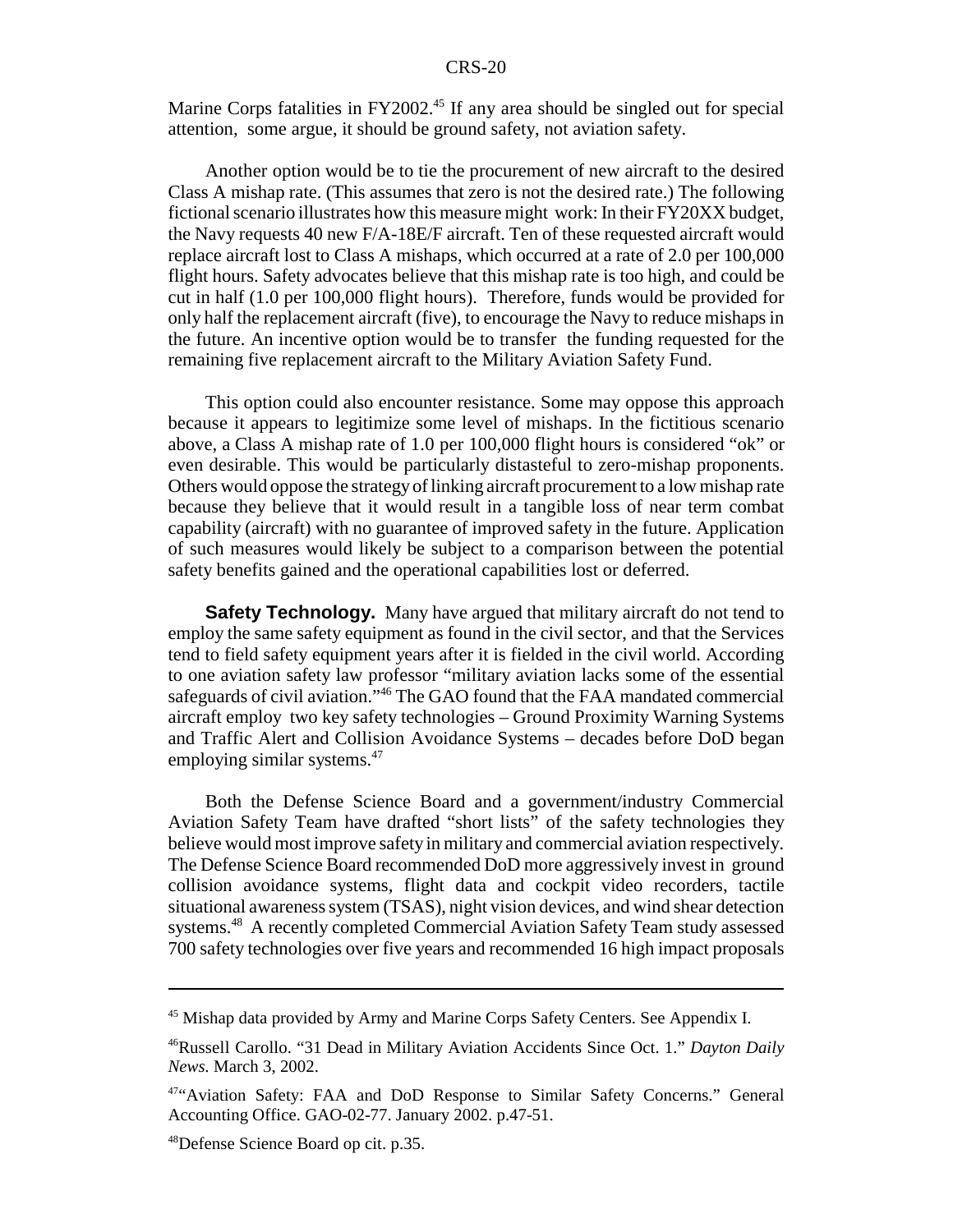in the areas where mishaps most frequently happen: loss of control, approach and landing, and runway incursions.<sup>49</sup>

The Services offer several arguments for why military aircraft do not always field the same safety equipment as found on commercial aircraft. Lack of funds is one argument, degradation of aircraft performance is another. However, Congress could evaluate the applicability of the new FAA safety recommendations to military operations, and weigh the soundness of Service arguments with other issues discussed in this report. For example, can investments in safety today achieve cost savings in the future?

<sup>49</sup>See Appendix III for specific recommendations.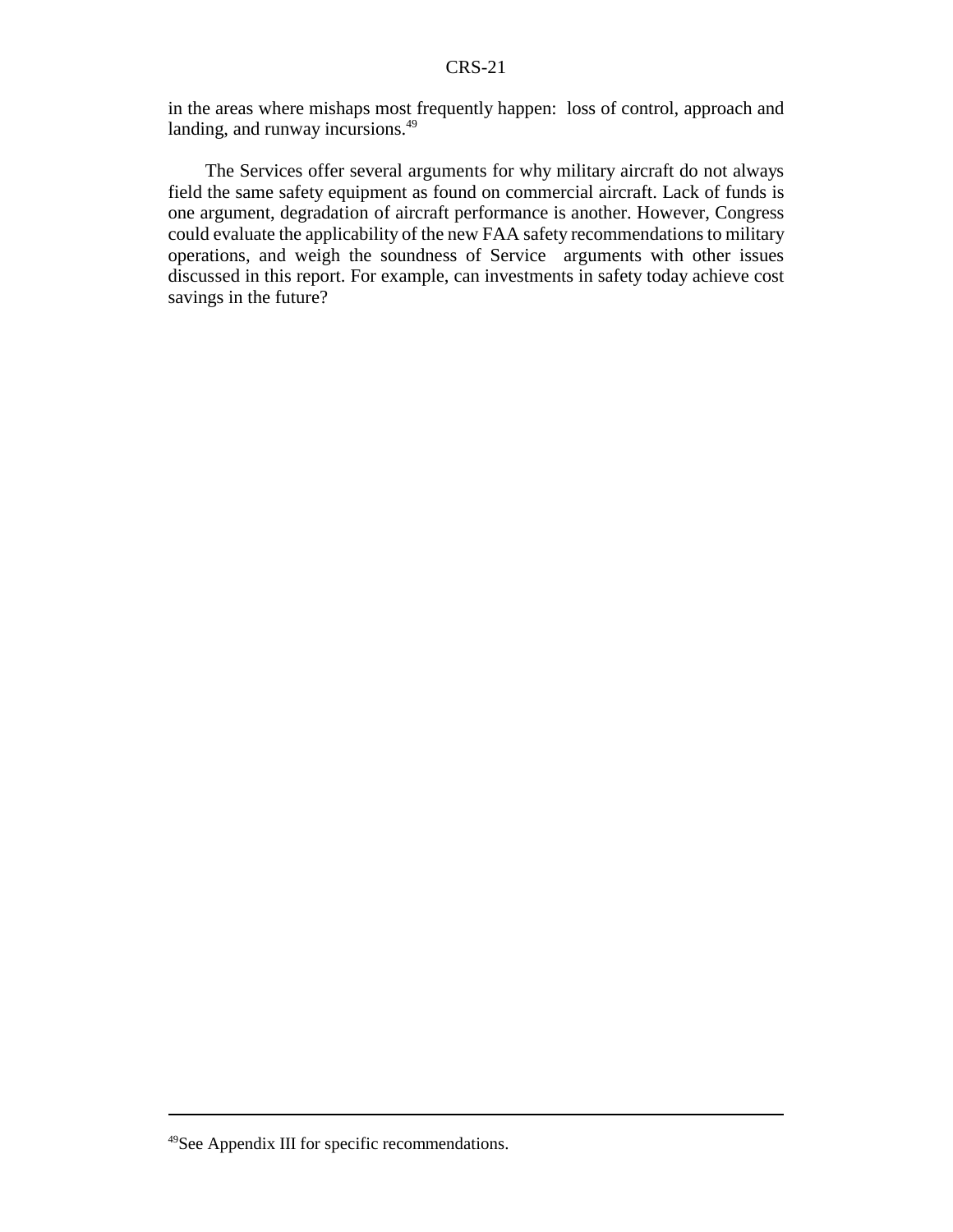### **Appendix I: DoD Safety Information and Points of Contact**

- ! **DoD** [https://www.denix.osd.mil/denix/Public/ES-Programs/Force/force.html]
- ! **U.S. Army Safety Center** [http://safety.army.mil/home.html]
- ! **U.S. Navy Safety Center** [http://www.safetycenter.navy.mil/]
- ! **U.S. Air Force Safety Center** [http://safety.kirtland.af.mil/]
- ! **U.S. Marine Corps** [http://www.hqmc.usmc.mil/safety.nsf/\$about?OpenAbout]
- ! **U.S. Coast Guard Aviation Safety Division** [http://www.uscg.mil/hq/g- w/g-wk/g-wks/g-wks-1/wks1.htm]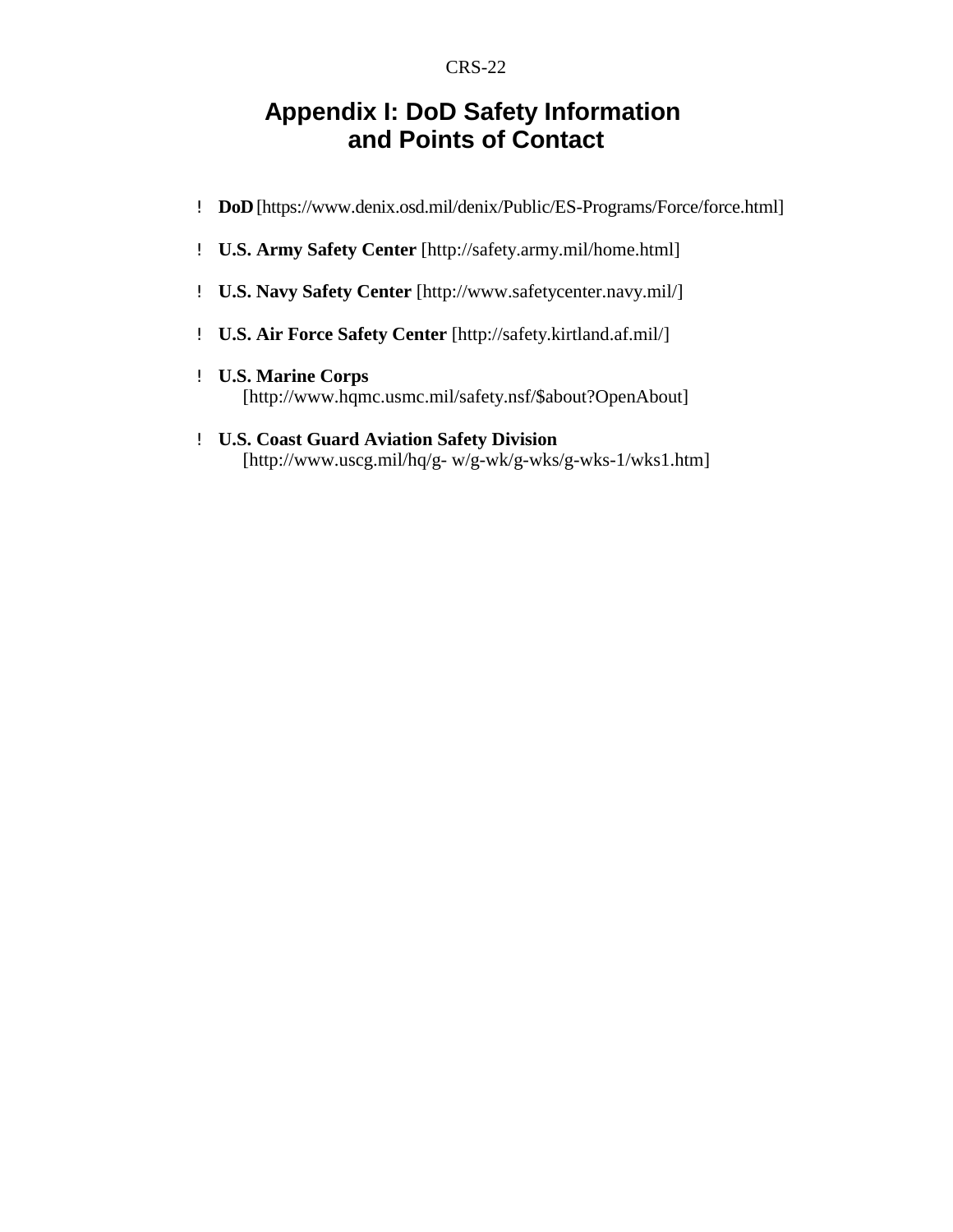## **Appendix II: Flight Accident Trends**



# **Aviation Class A Accident History**

Source: Mishap Investigation, Reporting, and Recordkeeping **Briefing for Congressman Horn. February 28, 2002. Curtis Bowling, Assistant Deputy Under Secretary of Defense (Safety & Occupational Health)**

### **Class A Aircraft Mishap Rate**

(Accidents per 100,000 flight Hours)



Source: Mishap Investigation, Reporting and Recordkeeping. Briefing for Congressman Horn. February 28, 2002. Curtis Bowling, Assistant Deputy Under Secretary of Defense (Safety & Occupational Health)